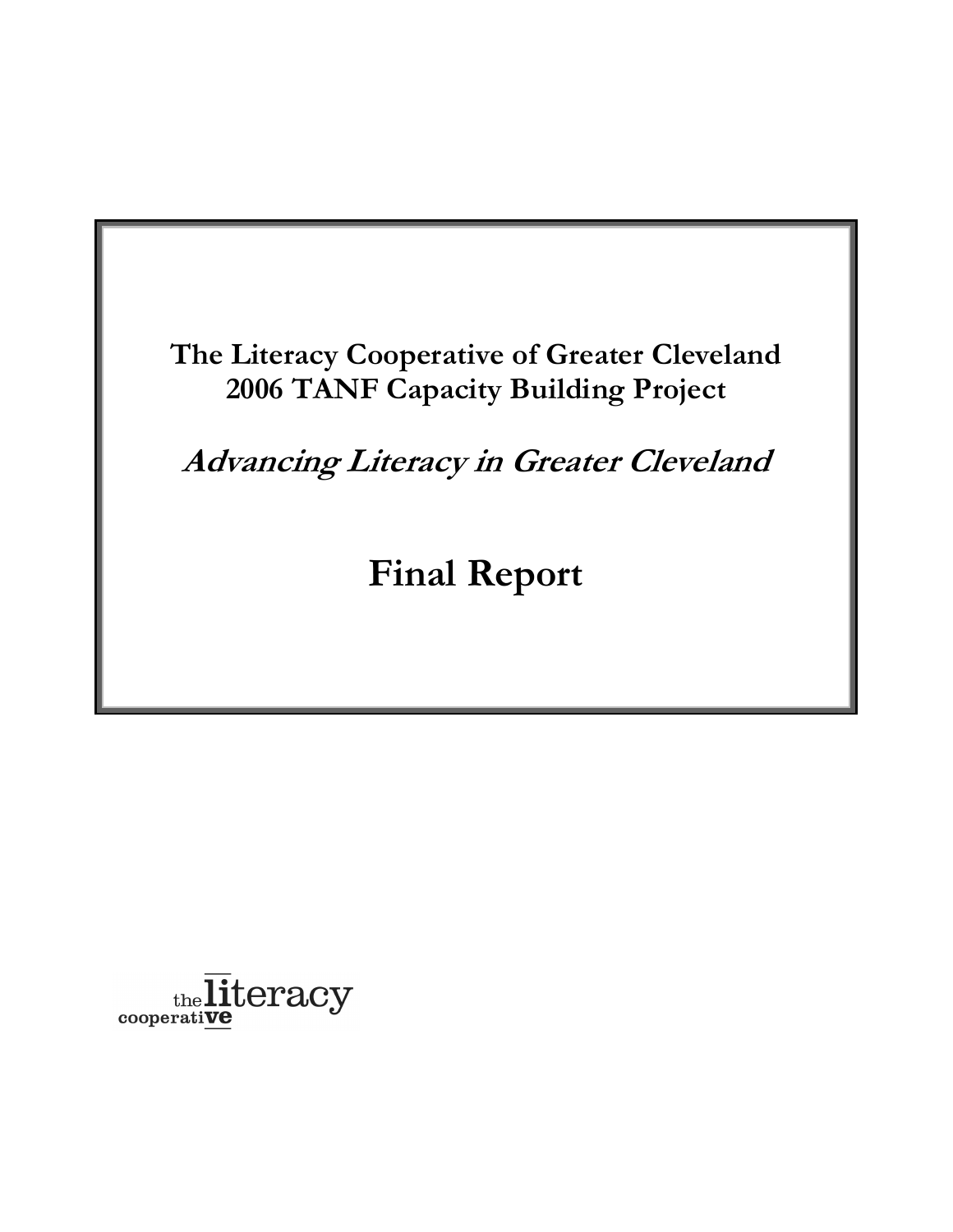#### **The Literacy Cooperative of Greater Cleveland 2006 TANF Project August 2006**

## **FINAL REPORT**

**Submitted by: Margaret Doughty Raymond C. Hart Amy McClellan**

#### **TABLE OF CONTENTS**

Introduction ………………………………………………………………………. 3 Participating Organizations ………………………………………………………. 4 Project Components ………………………………………………………………. 7 Summary of Activities ……………………………………………………. 7 Student Focus Group Findings …………………………………………… 10 Areas of Focus for Capacity Building  $f \in i \in i \in i \in i \in i \in i \in \mathbb{N}$ . 13 • Training, Curriculum and Instruction í í í í í í í í í í í í í í í... 14 • Public Awareness and Outreach í í í í í í í í í í í í í í í í í... 17 † Resources ……………………………………………………………….. 17 \* Evaluation and Accountability i i i i i i i i i i i i i i i i i . 20 Broad Implications and Next Steps for the Literacy Cooperative  $\tilde{i}$  is  $\tilde{j}$  in  $\tilde{j}$  in 21 Results and Lessons Learned ………………………………………………………24 Short-Term Results ……………………………………………………….. 24 Lessons Learned  $f \in i \in j \in j \in j \in j \in k$  is  $i \in j \in k$ ,  $i \in k$ Cost Benefit Analysis …………………………………………………….. 27 Challenges of Project Implementation  $f \in f \in f \in f \in \mathbb{Z}$ Opportunities ……………………………………………………………… 29 Conclusion  $f \in f \in f \in f \in f \in f \in f \in f \in f \in f \in f \in f$ Neighborhood Learning Centers ………………………………………………….. 31 References ………………………………………………………………………… 34 Appendix ………………………………………………………………………….. 35 Student Focus Group Questions  $f \in f \in f \in f \in f \in f \in \mathbb{Z}$  in  $\mathbb{Z}$  in  $\mathbb{Z}$  in  $\mathbb{Z}$  in  $\mathbb{Z}$  in  $\mathbb{Z}$  in  $\mathbb{Z}$  in  $\mathbb{Z}$  in  $\mathbb{Z}$  in  $\mathbb{Z}$  in  $\mathbb{Z}$  in  $\mathbb{Z}$  in  $\mathbb{Z}$  in  $\mathbb{Z}$  in  $\mathbb{$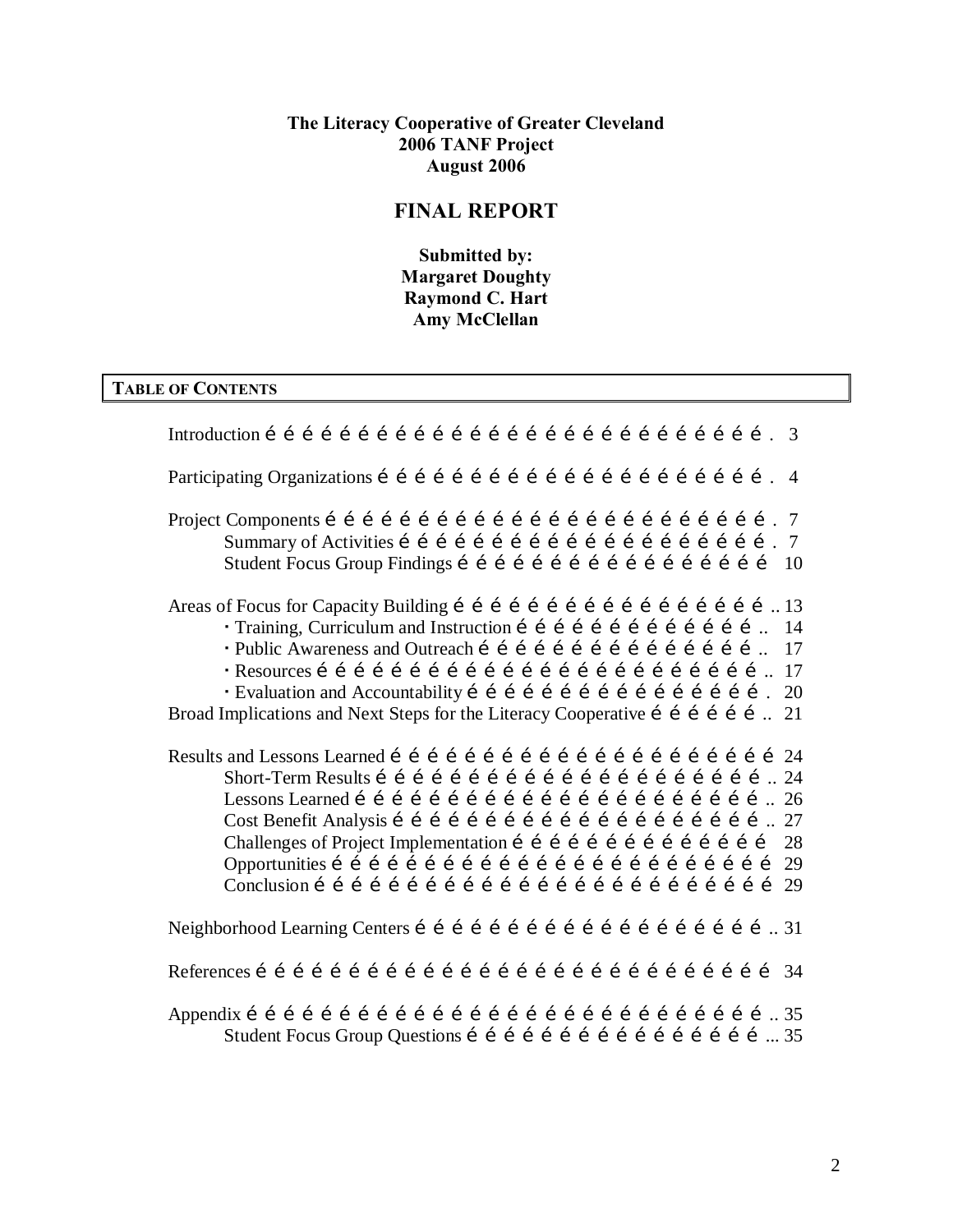## **INTRODUCTION**

In November 2005, The Literacy Cooperative of Greater Cleveland received a grant from the Board of Cuyahoga County Commissioners through the Temporary Assistance to Needy Families Program (TANF) to improve the literacy skills of youth in targeted communities throughout Cuyahoga County. The Literacy Cooperative in turn developed an RFP and selected five projects representing eight organizations to participate in a pilot project aimed at building the capacity of organizations offering literacy services.

The specific goal of this TANF funded literacy initiative was to improve the literacy skills of out-of-school youth, ages 16-18 (or 19 if enrolled in high school equivalency courses) and/or pregnant or parenting young adults age 18-24. In addition, the project sought to increase literacy program capacity and support continuing improvement geared towards increased learner achievement.

The participating organizations received: 1) capacity building support through a team of consultants and partners with expertise in program assessment, literacy content and instruction, data tracking and evaluation, and marketing and fundraising; 2) organizational stipends to support active participation in and prioritization of this work, including costs associated with implementing new standards, training of instructors, recruitment, tracking learner gains, learner incentives, evaluation and accountability, and transition strategies. Over the course of  $3\frac{1}{2}$ months, organizations participated in one-on-one meetings and coaching sessions with the consultants, individual instructor trainings for each organization, group seminars for all participating TANF organizations, and special resource meetings with key stakeholders.

A Work Plan specific to each project was developed in collaboration with the organizations and guided the work of the consultants and the participants. At the end of the consultation, each organization received a report that provides a plan of action for implementing the ideas for building change that the organization identified, along with related trends and recommendations regarding promising practices for consideration as the organizations continue to refine their programs going forward.

In addition to the overall goals of the TANF project itself, the consulting team developed a set of its own goals and objectives by which it would measure its work. These included:

- 1) Increase collaborative activity and share promising practices in overall literacy provision
	- a) Enhance partnerships for addressing student achievement and long-term student goals (including career ladder, continued education, etc.)
	- b) Enhance partnerships for program delivery and sustainability
	- c) Provide promising practices for literacy activities
- 2) Help organizations get on the road to meeting their goals and objectives
	- a) Complete all deliverables
	- b) Attain evidence that organizations have internalized and begun to operationalize program enhancements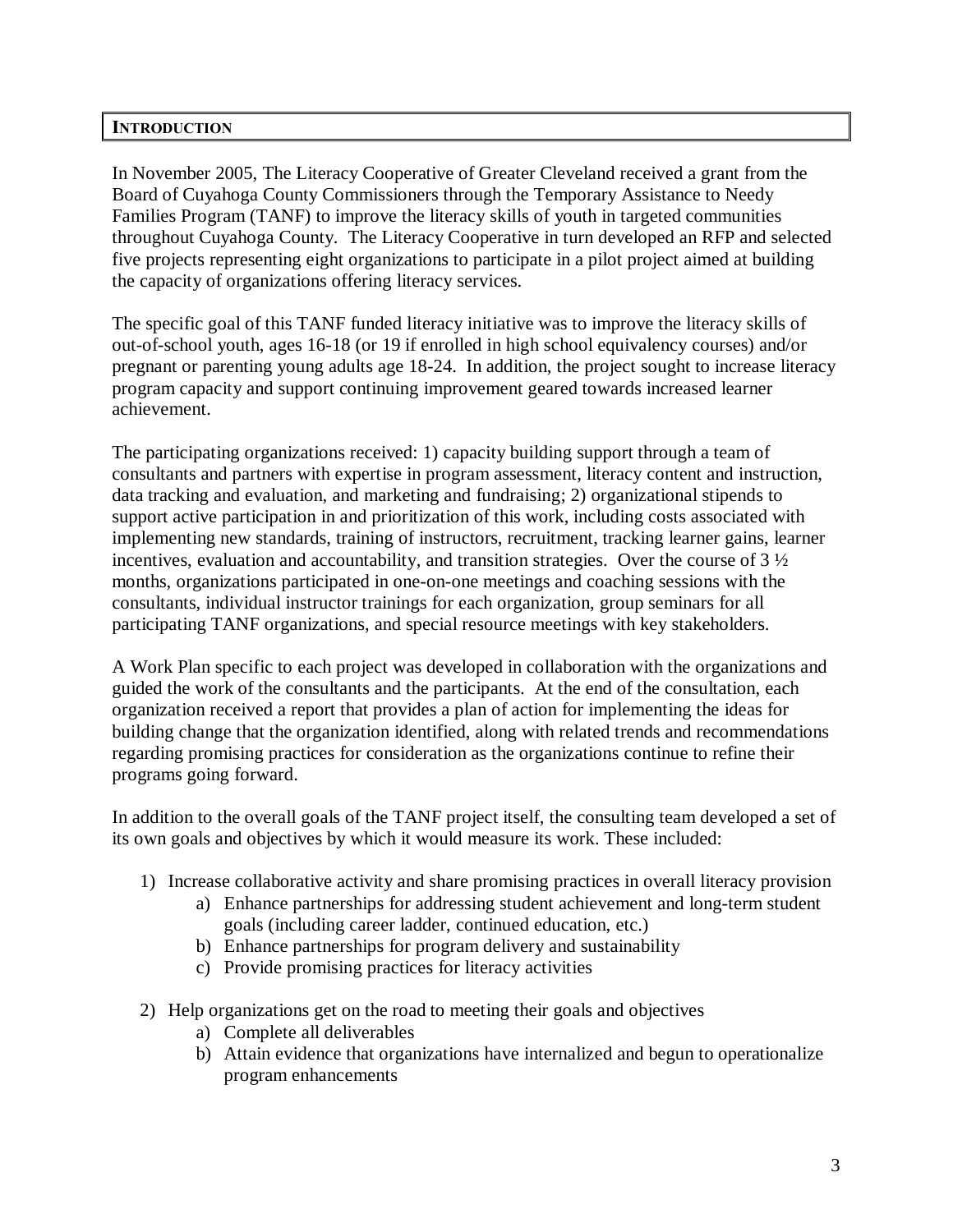This report provides an overview of the specific activities undertaken on behalf of the Literacy Cooperative and the participating TANF organizations, reports results and lessons learned, and offers implications of this work for the Literacy Cooperative going forward. Specific results of the work are captured in different formats including a cost-benefit discussion based upon capacity building contact hours and the number of learners served during the pilot phase. A detailed account of the issues that emerged across the organizations with corresponding solutions offered during the pilot is also included. We hope this report and observations build a case for the value of the work undertaken and believe the learning from this pilot begins to point towards new approaches for how neighborhoods and communities can begin to think about literacy attainment and life-long learning beyond the confines of more traditional approaches to literacy interventions.

## **PARTICIPATING ORGANIZATIONS**

**The Euclid City Schools ABLE Program** provides an array of education and literacy programs to residents of Euclid and its surrounding communities, including Basic Skills classes, GED preparation, and English for Speakers of Other Languages (ESOL). The mission of Euclid ABLE is to provide improvement and expansion of lifelong learning opportunities for adults in their family, community, and work roles. Euclid City Schools is the fiscal agent for the Euclid ABLE program, which receives all of its funding from state ABLE dollars.

Recognized as a highly effective ABLE program, with consistently superior ratings from the State of Ohio, Euclid ABLE nonetheless, has had a relatively flat funding allocation year to year. The budget constraints at the state level have meant that any continuous program improvement or expansion efforts that individual ABLE programs pursue, must be covered by other funding sources. Not willing to rest on its laurels, Euclid ABLE was looking for new strategies in student recruitment, retention, and work/higher education transition to better meet the needs of its learners, which was the primary impetus for its application to be a part of the Literacy Cooperative & TANF Project. Euclid ABLE is also keen on expanding its program to meet the increasing need in the Euclid community for alternative adult education options to increase residentsø literacy levels and self sufficiency.

**Garden Valley Neighborhood House** was founded in 1918 as a settlement house for residents of Cleveland & Kinsman area, with the current location at 7100 Kinsman Road built in 1924. The mission of Garden Valley Neighborhood House is to be a supportive presence in its service area by providing involvement, recreation, and adult education as well as promoting understanding among people of diverse racial and social backgrounds, thereby building a community of caring utilizing the principles of sharing as a common focus with other agencies in the community. Programs offered at Garden Valley include a  $\delta$ Moms Firstö Program to prepare expectant or new moms for a healthy pregnancy, delivery, and the first two years of parenting; a Kinship Care support group for custodial grandparents; a Youth Entrepreneur program teaching business skills to youth; and a Hunger Center providing 200 individuals and families with food each week.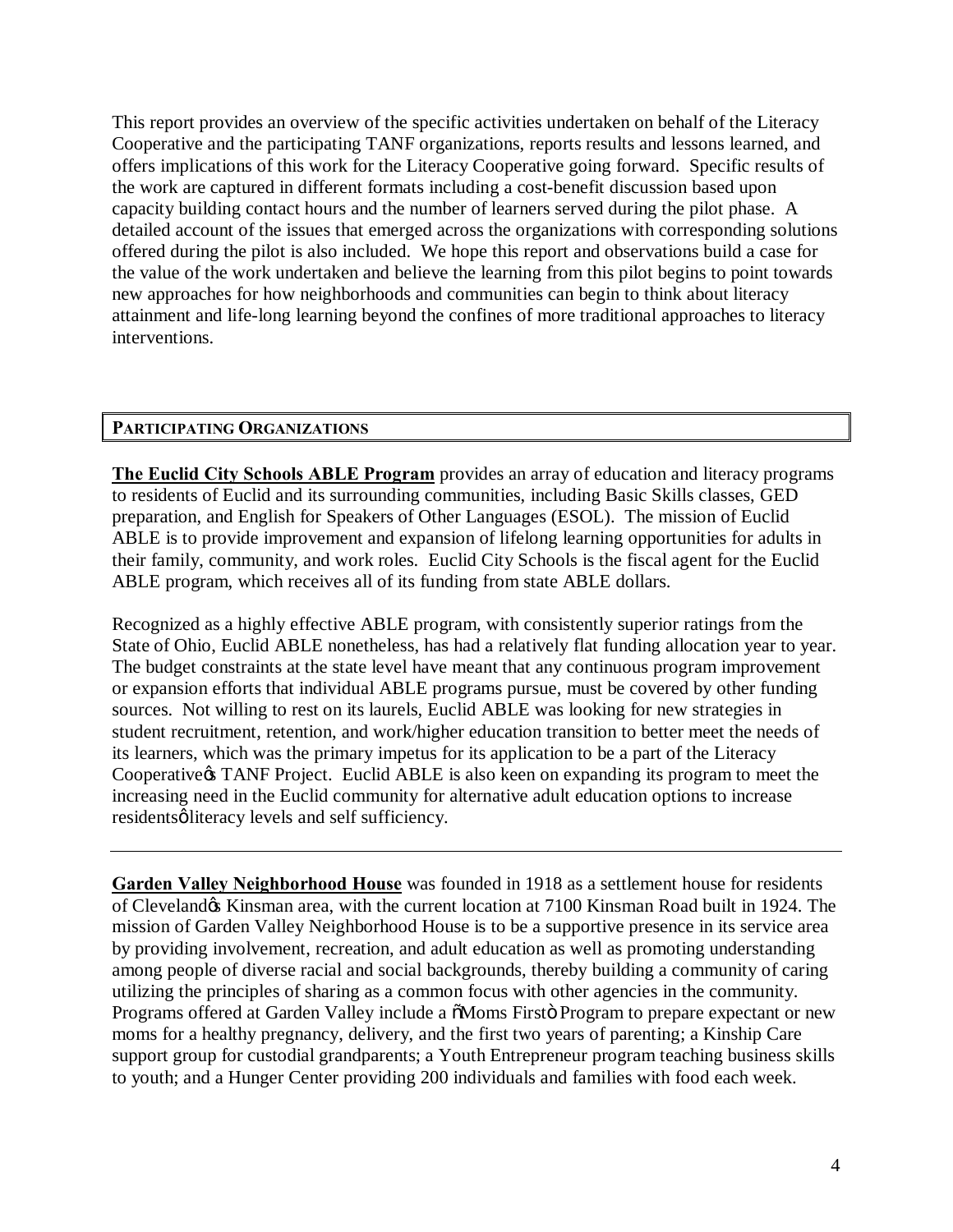**Seeds of Literacy** provides adult literacy programming, including basic education and GED preparation through one-on-one tutoring free of charge in ten sites throughout Cleveland. During this TANF project, Seeds of Literacy provided two-hour, on-site classes, four times per week at Garden Valley Neighborhood House, which represents a new site for Seedsø programming.

**Cleveland Reads** is a coalition of literacy organizations and provides services to the literacy community including a learner hotline, volunteer tutor recruitment, orientation, and placement, and book giveaways, among other programs. The Garden Valley partnership provided Cleveland Reads an opportunity to pilot a family literacy program for parents based upon previous familyoriented programming it had done in other community settings but on a more short-term, onetime workshop basis.

The Garden Valley partnership represented the first time that these three organizations had ever worked together 6 Cleveland Reads had previous relationships with the other two organizations and brought each to the table. The overarching motivation for all three organizations was to meet the critical educational needs of a population in great need, and for whom barriers to education and employment are particularly challenging. At the beginning of the TANF project, the Garden Valley partnership was, by necessity, concerned first with immediate student recruitment of TANF-eligible participants into the program, along with on-the-ground program implementation. There were a number of new elements to this partnership 6 piloting new family literacy content, establishing a presence for literacy offerings in a new neighborhood site, and establishing new working relationships between the partners. In addition to guidance regarding the implementation of the new programs and the partnership itself, capacity-building activities were also customized for the individual needs of each of the partner organizations.

**Heights Even Start** provides family literacy services through a collaboration between the Cleveland Heights-University Heights City School District, the Cleveland Heights ABLE program, and the Heights Parent Center. The mission of Heights Even Start (HES) is to interrupt the cycle of poverty and under-education by providing families with high quality educational and support services in one central location. HES is funded with federal dollars through the Ohio Department of Education.

With the imminent reduction of federal Even Start funding by 50% beginning July 1, 2006, the capacity for Heights Even Start to begin to operate with more diversified resources and funding streams was a primary impetus for its application to be a part of the Literacy Cooperative  $\alpha$ TANF Project. Taking a critical look at its educational offerings and thinking strategically about its assets was also a key piece of building organizational sustainability for HES. An additional wrinkle early in the TANF project was the news that the church in which Heights Even Start is located informed its tenant that it was not interested in renewing the HES lease, slated to expire at the end of August 2006. Against this backdrop, HES recruited a record number of TANFeligible participants during the pilot phase, establishing itself as a vital community asset meeting a great community need, but also underscoring the necessity for, and challenges of, programs building to scale to meet increased need.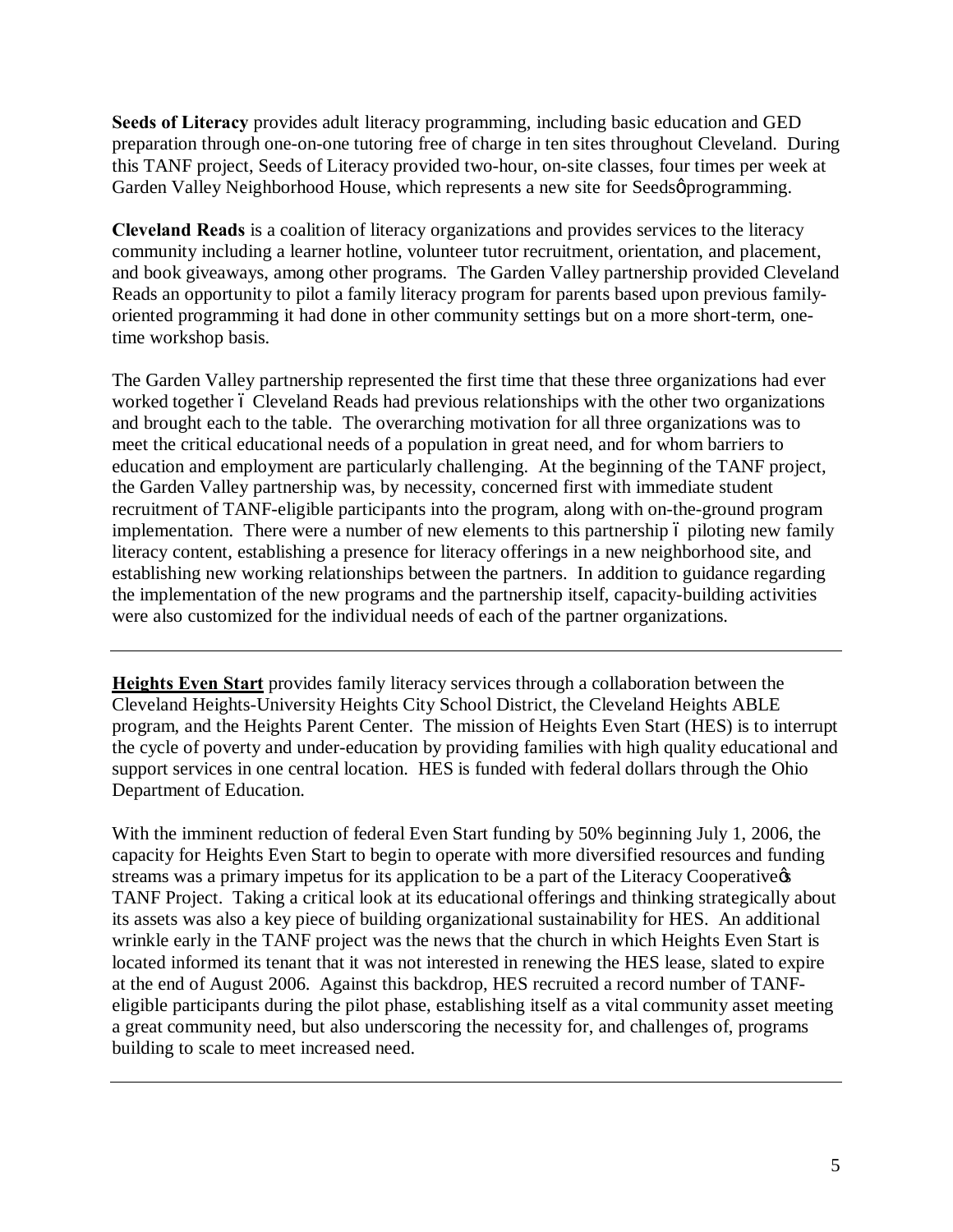**Vocational Guidance Services** (VGS) was founded in 1890 when a group of young women began providing services to hospitalized children with disabilities. VGS grew to become a nationally known leader in rehabilitation services offering diverse educational rehabilitation programs for adults and children with disabilities. In 1975, VGS made a strategic decision to extend its services to people facing economic barriers to employment, and since then has served individuals with economic challenges.

In 2000, VGS entered the field of youth development as the administrating organization for the U.S. Department of Labor funded Youth Opportunities program. YO! Cleveland served more than 2,800 youth ages 14 6 21 from Cleveland & empowerment zone neighborhoods of Glenville, Hough, and Fairfax from its inception until it closed its doors in June 2006. YO! Cleveland  $\alpha$ mission was to promote upward mobility and economic self-sufficiency by delivering services in the areas of literacy, education, employment, job training, community service, leadership, and economic opportunity. As one of the original community partners in the YO! Cleveland program, **Project Learn** assisted the youth in meeting their educational goals while working towards a GED.

With the imminent closing of the YO! Cleveland program due to an exhaustion of the original federal empowerment zone dollars allocated for its operation, VGS was looking for ways to leverage other funding streams to continue providing some of the valuable wrap-around services to youth that seemed the most beneficial to the youthos success in achieving advancement in education and employment. It had also already identified literacy and GED preparation as key components of the YO! Cleveland program that would remain and perhaps be expanded throughout VGS. Through this TANF project, VGS was motivated to shore up its capacity to provide literacy and GED preparation and engage Project Learn as its partner in doing so, and in the process help Project Learn build upon its strengths in these areas through exposure to some of the capacity building offerings.

**Youth Opportunities Unlimited** (Y.O.U.) was founded in 1982 and provides a variety of employability, job-seeking, and basic life skills to youth throughout Cuyahoga County in partnership with numerous community organizations in a variety of settings. The mission of Y.O.U. is to help youth develop skills and abilities required to succeed in school and work so that they may realize their dreams and potential. Y.O.U. $\&$  primary strategy for achieving its mission is to link youth, employers, and schools.

Y.O.U. targeted one of its newer programs serving a TANF-eligible client population for participation in the Literacy Cooperative & TANF project. The Teen Parent Empowerment Program (Teen PEP) was started in 2004 to help teen parents who are out of school and on public assistance to become employable. Ninety-nine percent of Teen PEP participants are mothers and recipients of Ohio Work First and are referred to the program at 18-19 years of age. While the county has only one outcome by which it measures success 6 placement in any type of job 6 unless the teen mother masters academics and other life skills, she will not obtain the GED and other qualifications necessary for jobs beyond Level 1 of literacy attainment. The Teen PEP staff is extremely dedicated to meeting the needs of its clients and was looking for assistance and new strategies for helping clients meet their educational goals.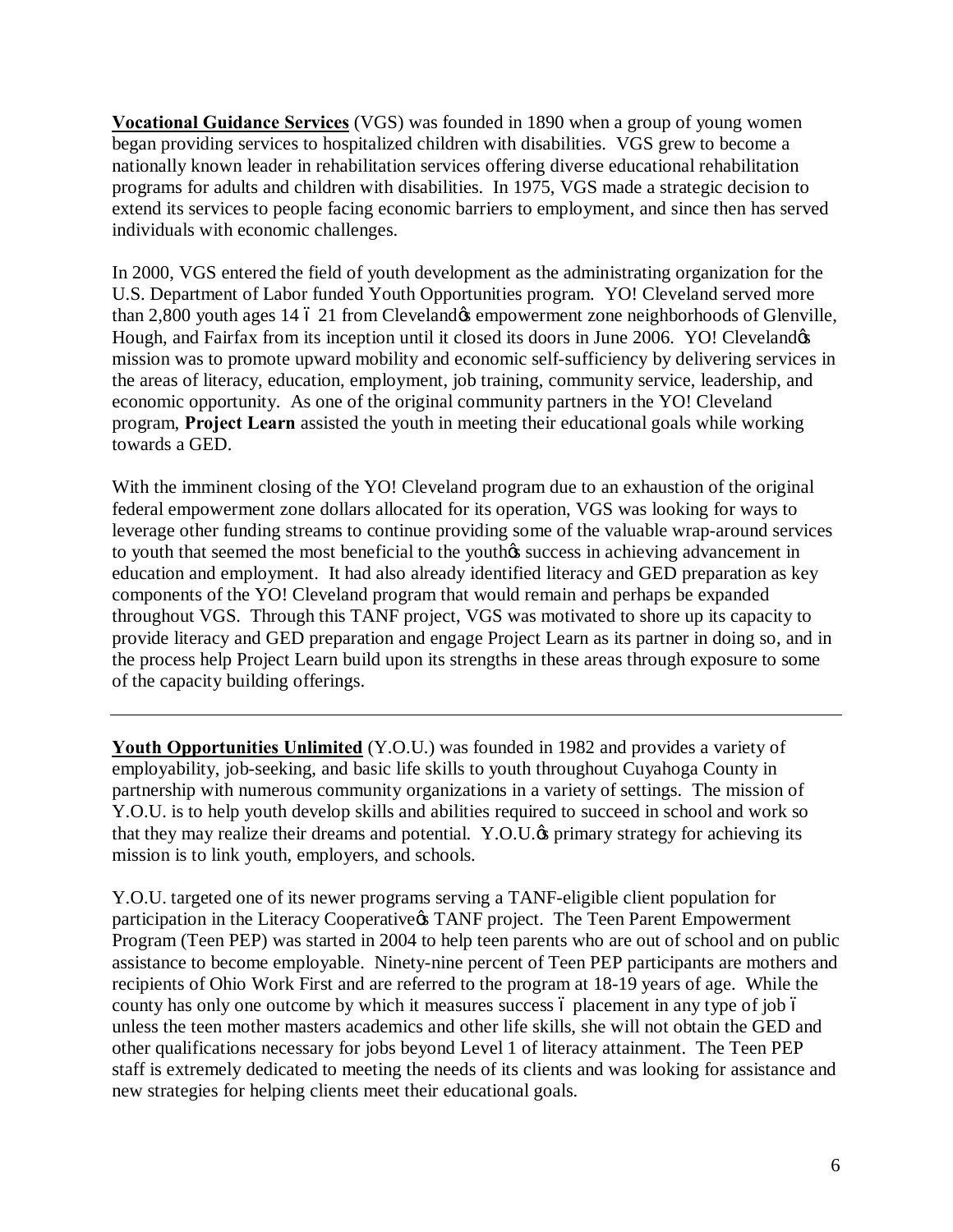#### **PROJECT COMPONENTS**

#### **Summary of Activities**

The pilot TANF project organizations participated in a variety of activities that included one-onone meetings and coachings with the consulting team, meetings with the consulting team and key community stakeholders, and group seminars on topics identified by the organizations as important to their capacity building goals. In order to provide the Literacy Cooperative and the County with a sense of the return on investment of its time and funds for this capacity building effort, a summary of activity follows along with the number of corresponding participant hours. These figures also reflect conservatively some, but not all, of the special resource meetings and consultant research preparation time and other behind-the-scenes work on behalf of the organizations and their needs. It should be noted that this pilot project was not a  $\tilde{\alpha}$ cookie-cutter $\ddot{\text{o}}$ approach and required significant customization to the individual needs of each participating organization and to the cohort as a whole.

| Activity                                                                                                                                                                                                                                                                                                                                                                 | Number of<br><b>Sessions</b>                                | Average<br>Number of<br><b>Session</b><br>Participants | <b>Total Professional</b><br><b>Development/Capacity</b><br><b>Building Hours</b> |
|--------------------------------------------------------------------------------------------------------------------------------------------------------------------------------------------------------------------------------------------------------------------------------------------------------------------------------------------------------------------------|-------------------------------------------------------------|--------------------------------------------------------|-----------------------------------------------------------------------------------|
| Site Visits with each organization to<br>learn more about their programs and<br>goals for the TANF project and beyond,<br>discuss guiding principles for the work,<br>and plan next steps. A follow-up site<br>visit allowed organizations to refine work<br>plans, begin content discussions on items<br>of immediate importance, and schedule<br>next set of meetings. | $2/\text{org} = 10$<br>$10 \times 2$ hrs<br>each = $20$ hrs | 8/org                                                  | 160                                                                               |
| <b>Student Focus Groups</b> were conducted at<br>five of the eight participating<br>organizations. A sixth focus group at<br>VGS was scheduled but not conducted<br>since few students were present that day<br>due to the imminent closing of the<br>program. Seeds of Literacy had three<br>focus groups across sites.                                                 | 6 focus groups<br>$6x 1$ hr each =<br>6 hrs                 | $14$ /group                                            | 84                                                                                |
| <b>Instructor Meetings</b> were held at every<br>organization with teachers and/or<br>volunteer tutors and other program staff<br>responsible for program management and<br>direct instruction. Meetings covered a<br>range of topics such as program                                                                                                                    | $2/\text{org} = 10$<br>$10 \times 2$ hrs<br>each = $20$ hrs | $9/\text{org}$                                         | <b>180</b>                                                                        |

## **Table 1**. **Professional Development and Capacity Building Hours**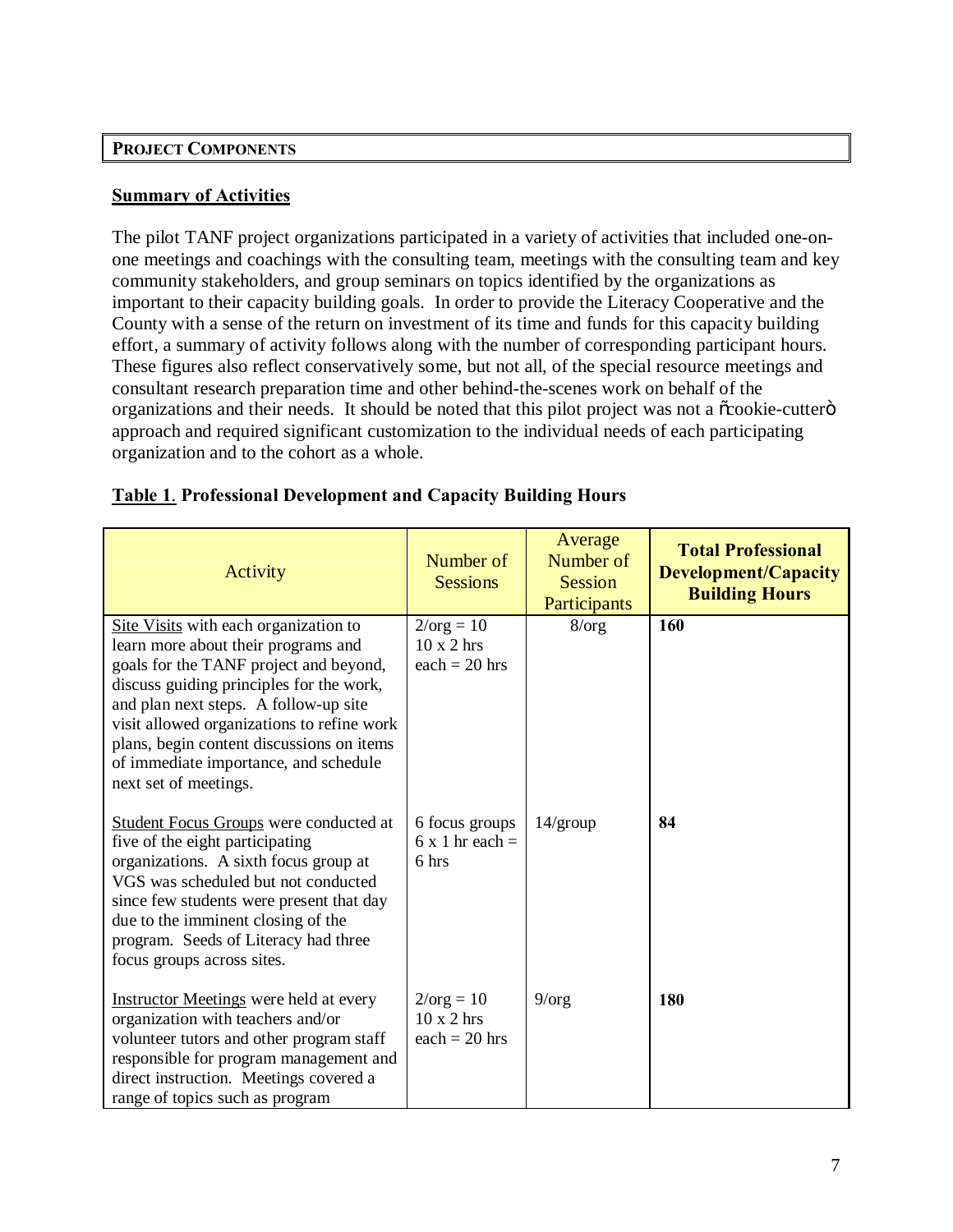| successes and challenges, student<br>learning inventories and styles,<br>curriculum, classroom strategies, issues<br>and ideas related to recruitment and<br>retention, and included hands-on<br>activities, group discussion, and sharing<br>of promising practices.<br><b>Evaluation and Data Analysis Meetings</b> | 3 sessions                  | 4/org           | 24            |
|-----------------------------------------------------------------------------------------------------------------------------------------------------------------------------------------------------------------------------------------------------------------------------------------------------------------------|-----------------------------|-----------------|---------------|
| were conducted at 3 organizations who<br>requested special individual assistance in<br>this area. Strategies included sessions on<br>tracking student progress, measuring and<br>monitoring program outcomes, and<br>reporting student outcomes.                                                                      | 3 x 2 hrs each<br>$= 6$ hrs |                 |               |
| Group Seminars geared towards capacity<br>building needs of participating<br>organizations and open to all instructors<br>and staff members (program and<br>administrative) from all organizations.<br>Seminars included:                                                                                             |                             |                 |               |
| <b>Marketing Clinic lead by</b>                                                                                                                                                                                                                                                                                       | 2 hrs                       | 8 participants  | 16 hrs        |
| <b>Landau Public Relations</b><br>Data Tracking Software Demo<br>by LiteracyPro                                                                                                                                                                                                                                       | 4 hrs                       | 8 participants  | 32 hrs        |
| Power Path Training lead by<br>Ohio State University                                                                                                                                                                                                                                                                  | 3 hrs                       | 8 participants  | 24 hrs        |
| Recruitment, Retention, and<br>Data Analysis Seminar lead<br>by consulting team                                                                                                                                                                                                                                       | 4 hrs                       | 22 participants | 88 hrs        |
| <b>Funding Streams and Program</b><br><b>Evaluation</b> lead by team                                                                                                                                                                                                                                                  | 4 hrs                       | 16 participants | 64 hrs        |
| <b>Instructors Training ó Special</b><br><b>Session</b> lead by Gloria Gillette<br>of the Northeast Ohio Literacy<br><b>Resource Center</b>                                                                                                                                                                           | 4 hrs                       | 7 participants  | 28 hrs        |
| <b>Transition Strategies with</b><br>panel presentation by<br>representatives of key<br>community resources                                                                                                                                                                                                           | 3 hrs                       | 22 participants | 66 hrs        |
| Fundraising Workshop lead<br>by Susan Golden and followed<br>by one-on-one sessions with<br>each participating org.                                                                                                                                                                                                   | 3.5 hrs                     | 16 participants | <b>56 hrs</b> |
| <b>Wrap-Up: Lessons Learned</b>                                                                                                                                                                                                                                                                                       | 3 hrs                       | 25 participants | <b>75 hrs</b> |
|                                                                                                                                                                                                                                                                                                                       | <b>Total</b>                |                 | 897 hrs       |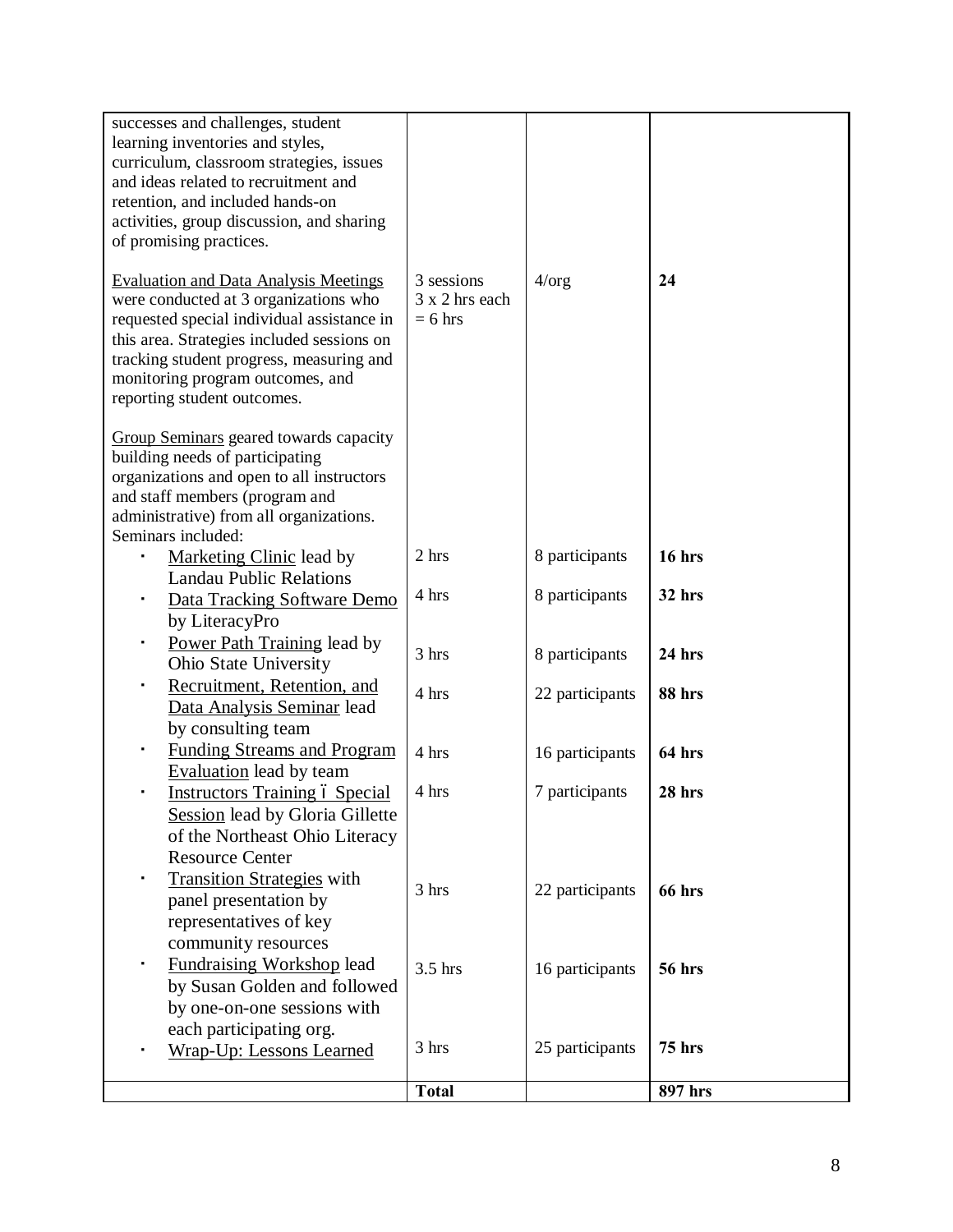| <b>Consultant Capacity Building</b><br><b>Activities</b>                                                                                                                                                                                                                                                                                                                                                                                                                                                                                                                                                                                                                                                  | Number of<br><b>Activities</b>                                 | Average<br>Number of<br>Participants | <b>Total Consultant</b><br><b>Capacity Building</b><br><b>Hours</b> |
|-----------------------------------------------------------------------------------------------------------------------------------------------------------------------------------------------------------------------------------------------------------------------------------------------------------------------------------------------------------------------------------------------------------------------------------------------------------------------------------------------------------------------------------------------------------------------------------------------------------------------------------------------------------------------------------------------------------|----------------------------------------------------------------|--------------------------------------|---------------------------------------------------------------------|
| Special Resource Meetings with a variety<br>of community partners who could bring<br>expertise to bear on the organizations<br>were held to plan specific interventions<br>and seminars on behalf of the<br>organizations. These included meetings<br>with Landau Public Relations<br>(marketing); Susan Golden (fundraising);<br>Mike Longo (One-Stops); Gloria Gillette<br>(Northeast Ohio Literacy Resource<br>Center); Cleveland Reads (volunteer<br>tutors); Kent State University GED<br>Scholars Program and Cuyahoga<br><b>Community College (University</b><br>Transitions); and PowerPath<br>representatives (system for assessing and<br>working with students with learning<br>difficulties). | 8 sessions<br>8 x 2 hrs each<br>$= 16$ hrs                     | 4 participants                       | 64 hrs                                                              |
| Special Stakeholder Meetings with<br>community leaders identified as key<br>capacity building partners for individual<br>organizations and projects. These<br>included meetings with Euclid Weed and<br>Seed; Euclid School District Officials (to<br>discuss a new credit-recovery program);<br>Heights Even Start Advisory Council;<br>Cleveland Heights/University Heights<br>School District officials (to discuss<br>credit-recovery and other new<br>approaches to reaching at-risk youth);<br>CH/UH ABLE (for new orientation<br>approach at HES).                                                                                                                                                 | Approx. 10<br>meetings<br>$10 \times 2$ hrs<br>$each = 20$ hrs | 6 participants                       | <b>120 hrs</b>                                                      |
| <b>State and National Meetings that</b><br>included a meeting with State ABLE<br>staff in Columbus to discuss issues/ideas<br>emerging from work with TANF projects<br>and request program data; a meeting with<br>the Hartford (CT) Literacy Coalition and<br>attendance at a community conference<br>reporting on the findings from its multi-<br>year TANF project focused on workforce<br>literacy; National LACES/Data tracking<br>meeting.                                                                                                                                                                                                                                                          | 3 meetings<br>$3x 5$ hrs each<br>$= 15$ hrs                    | 4 participants                       | 60 hrs                                                              |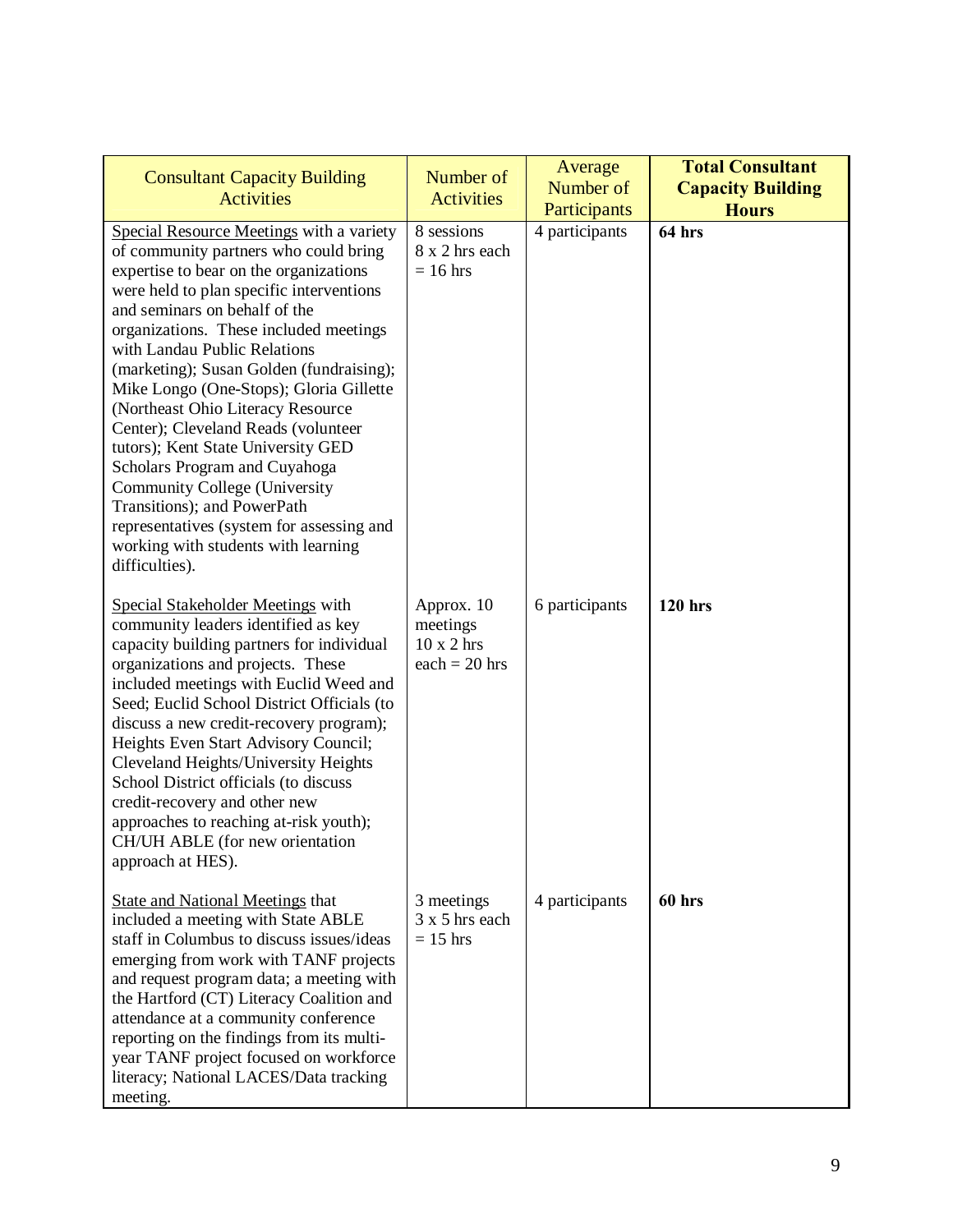| Independent Research that included<br>research on fundraising, funding streams,<br>curriculum, data tracking and data<br>analysis, program benchmarking, return<br>on investment, transition strategies,<br>recruitment strategies, and retention | 10 areas<br>$10 \times 25$ hrs<br>each = $250$ hrs | 3 participants | <b>750 hrs</b> |
|---------------------------------------------------------------------------------------------------------------------------------------------------------------------------------------------------------------------------------------------------|----------------------------------------------------|----------------|----------------|
| strategies.                                                                                                                                                                                                                                       | Total                                              |                | 994 hrs        |
| <b>Grand Total Capacity Building Hours</b>                                                                                                                                                                                                        |                                                    |                | 1,891 hrs      |

## **Student Focus Group Findings**

As one of the program related activities of the TANF consultation process, student focus group discussions were conducted with student participants. This section highlights some of the findings from the focus group sessions. The analysis provided below includes suggestions from student participants within and across programs participating in the TANF project. Students were asked to discuss a range of topics including their reasons for attending classes/programs, aspects of programs that have been particularly helpful/not helpful, potential reasons for not attending programs or barriers to attending at a particular time, and the convenience of class time and locations. (Specific questions are provided in the Appendix of this report.) Findings are summarized below relative to specific themes that emerged from student responses.

## Relationships

#### *Student/Instructor*

Clearly, one of the important factors in response to questions about continuing to attend program classes and activities was the relationship between students and instructors/tutors. Building a connection between participants and individuals representing the program was critical. One student noted,  $\tilde{o}[My\; instructor]$  is just great, she makes you feel comfortable in class and makes you want to come back. "Another student noted,  $\delta$ They called me when I did not come to class, and that let me know that they really cared. That made me want to come back. $\ddot{o}$ 

#### *Student/Outside Resource*

Another factor discussed among participants was the connection they had with family or friends outside the program that made them want to come to class. Consistently, students shared their class experiences with someone outside of class, who in turn provided the motivation for their continued attendance. One student provided this example,  $\tilde{o}$ I have a friend that helps me with my homework when I leave here. Some days I dongt feel like coming, and just knowing that they are going to ask me what homework I have makes me get up and come. $\ddot{o}$  Several students mentioned that their motivation for attending is their children. Some want to be an example for their young children, and others, whose children have finished school, are being challenged by them to finish as well.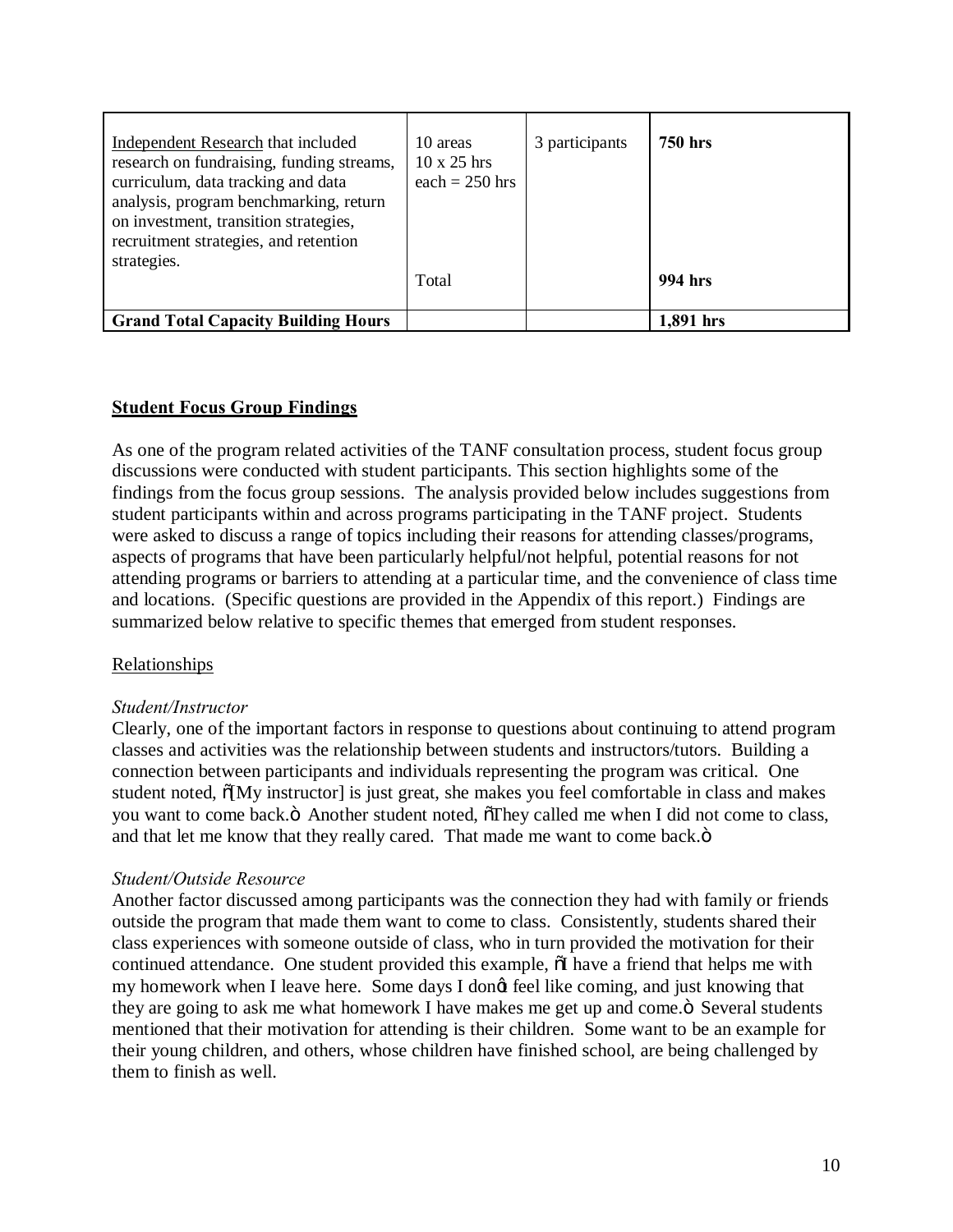## Job Readiness Training

### *Within the Program*

A number of students pointed out that  $\tilde{a}$ all we do is work on academic stuff. We need more things related to job training. "Another noted, "The need more practical topics to give us confidence, like how to apply for a job or how to interview for a job. $\ddot{o}$  Clearly, there was a need across programs to provide job readiness skills for students as part of the program.

## *Field Trips*

Students consistently mentioned that field trips outside of class would be extremely helpful. In particular, trips related to job readiness training or building work-related skills were requested. Some students have taken the initiative to go outside of the program for this kind of preparation. One student explained,  $\tilde{d}I$  go to the library, and [one of the librarians] takes time out twice a week to help me learn Microsoft Office and other computer skills. She has been great, and she works with me every week. $\ddot{\text{o}}$ 

## Instruction

Individual attention was clearly the best aspect of instruction within the program. Comments related to the benefits of individualized instruction included:

- $\ddot{\text{o}}$  I really like the fact that I can go at my own pace. I dong feel like I skipped something that I really dongt know how to do because the rest of the class is moving on. They really help you learn the material here, and that is different from High School. $\ddot{\text{o}}$
- They take time to work with you one-on-one here. That is the best part. $\ddot{o}$
- $\tilde{\text{o}}$  iike the fact that I can work at my level. I dongt have to work on things that I already know.ö

Another critical element of within-program instruction involves what we have termed, one dimensional instructional practice.  $\ddot{o}$  Instructors would benefit greatly from beginning to employ small group sessions, individual computer instruction, and whole class instruction. Students clearly articulated the need for a variety of instructional practices within the sessions, although the benefit of current practices was recognized. Finally, respondents noted that having the ability to take books home for additional study and homework would be ideal.

#### Program Location and Time

Students were generally happy with program location and time. However, respondents consistently requested more hours of instruction for the program. They did not necessarily want to add additional days, but would like 1-2 hours of additional instruction for each session.

#### Incentives

When asked about incentives, participants generally recommended books, gift certificates, and other common items. Laptop computers were cheered as a possibility!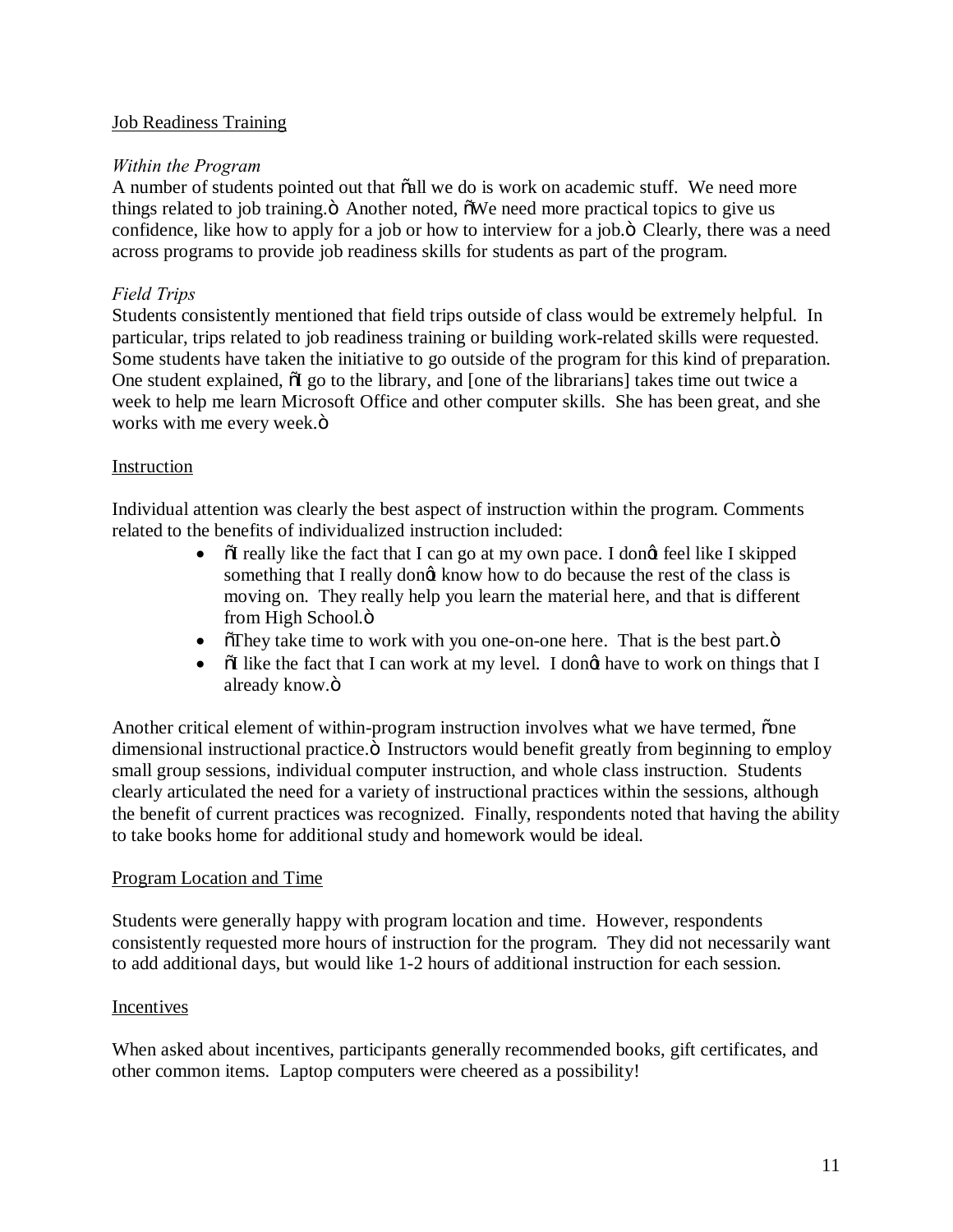#### Recommendations Based on Focus Groups

Several recommendations are evident from the discussions with students and are reflected both here and in the next section in which issues or  $\tilde{o}$  areas of focus are highlighted with implications for future work. First, introducing a variety of instructional practices would benefit student learning. We recommend utilizing a combination of classroom instruction with individual tutoring. For example, each day a group topic is introduced and the last 30 to 60 minutes of class time is spent on just that topic, which can also be incorporated as a homework assignment. The remainder of the time can be spent on individual activities at the student  $\alpha$  instructional level, utilizing volunteer tutors for the individual activities across the curriculum. In addition, a number of students requested the opportunity to have access to a resource room that might provide materials to review or practice with outside of program hours. This room may be staffed by volunteers or even students on certain days and made available outside of class time.

Students are valuable resources for recruitment and retention efforts. During the focus groups, students consistently sold us on the merits and benefits of the program. This testimony could be offered for their peers and other potential learners as well. In addition, most participants learned about the program from a friend or another person in the community. Clearly, word-of-mouth is still the best recruitment tool for the programs. Regarding retention, a student mentor or student coach model might significantly improve individual connection with the program. Students can be responsible for each other outside of the program including sharing books, checking homework, and ensuring attendance 6 all efforts geared towards creating bonds among participants as much as possible. Geographic and financial barriers may be a hurdle to overcome in some cases, but cost effective and timely links between students can be devised for outside of classroom time.

Finally, childcare and transportation emerged as the most consistent requests for support outside of the academic focus. Assistance with finding a job was also mentioned a number of times, as was assistance with transitioning to post-secondary educational opportunities. Although some of these needs are outside the scope of some of the programs, we believe beginning to build partnerships to help support these student needs would dramatically impact retention and completion of a learner<sub>/s</sub> educational and other life goals.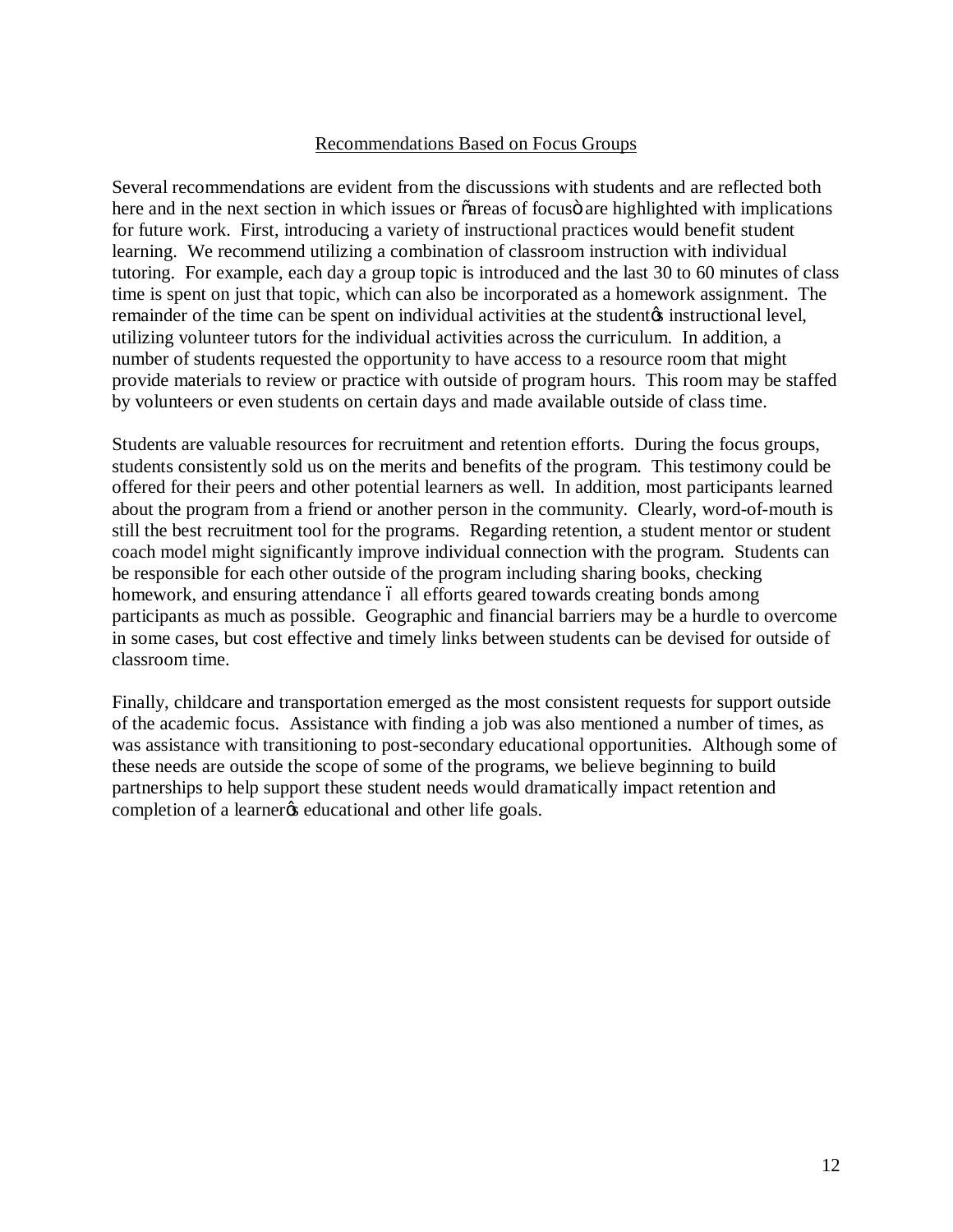#### **AREAS OF FOCUS**

Over the course of the TANF literacy project, several strategic areas emerged as common issues across the five projects and eight participating organizations. Not surprisingly, these issues or  $\tilde{\sigma}$  areas of focus cluster within the five strategic focus areas of the Literacy Cooperative itself: 1) Centralized Information and Referral Center; 2) Training, Curriculum, and Instruction; 3) Evaluation and Accountability; 4) Fund Development; and 5) Public Awareness and Outreach.

The Literacy Cooperative should be reassured that the 18-month community planning process it undertook to investigate the literacy needs of the Greater Cleveland community and develop an agenda for the Cooperative, can be validated by the on-the-ground work with these eight local literacy providers. Indeed, the direction the Cooperative takes to implement its five strategic areas will well serve the literacy community to most crucial needs. The following overarching topics and areas of focus that were explored with the organizations during the pilot include:

#### Training, Curriculum, and Instruction

- Curriculum and instruction
- ü Students with low literacy levels and/or special learning needs
- Retention and persistence
- Transition strategies
- Professional development for instructors

Public Awareness and Outreach

• Marketing and recruitment

## Resources (which includes Fund Development)

- $\bullet$  Funding
- Volunteers
- Community partnerships

#### Evaluation and Accountability

- Evaluation
- Data tracking and analysis

The chart below examines key points about each of these areas of focus, describes the solutions or interventions offered to address these issues during the course of the pilot, and indicates initial implications for the Literacy Cooperative. An additional discussion of the broader implications of this work for the Literacy Cooperative, particularly immediate next steps, is offered at the end of this section.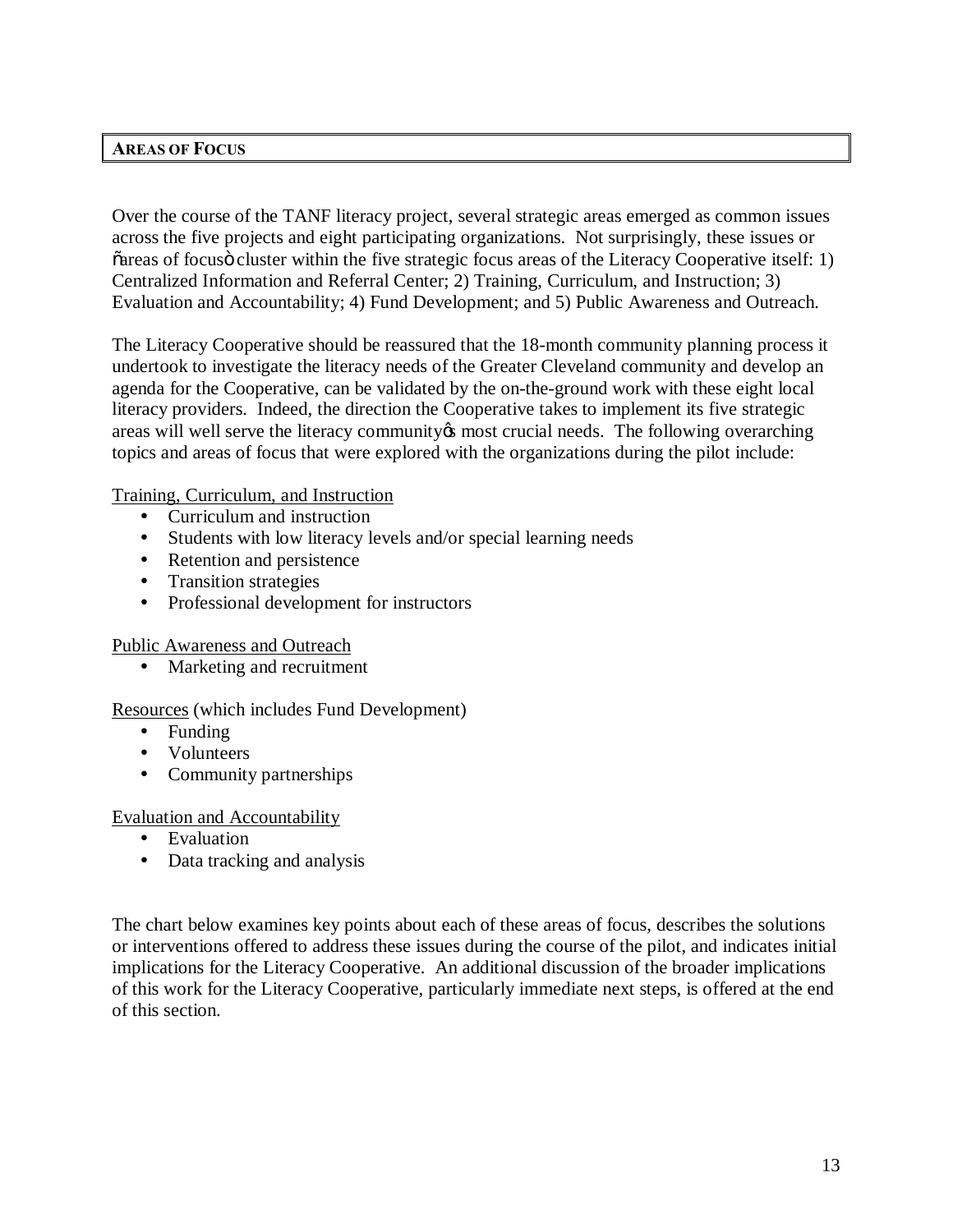# **TRAINING, CURRICULUM and INSTRUCTION**

| <b>Key Topic</b>                                                        | <b>Areas of Focus</b>                                                                                                                                                                                                                                                                                                                         | <b>Solutions provided during</b><br><b>TANF Pilot</b>                                                                                                                                                                      | <b>Implications for</b><br><b>Literacy Cooperative</b>                                  |
|-------------------------------------------------------------------------|-----------------------------------------------------------------------------------------------------------------------------------------------------------------------------------------------------------------------------------------------------------------------------------------------------------------------------------------------|----------------------------------------------------------------------------------------------------------------------------------------------------------------------------------------------------------------------------|-----------------------------------------------------------------------------------------|
| <b>Curriculum</b><br>and<br>Instruction                                 | Curriculum in general is<br>good, ranging from<br>traditional basic skills and                                                                                                                                                                                                                                                                | Provided ideas for creative<br>lesson planning                                                                                                                                                                             | Provide professional<br>development                                                     |
|                                                                         | ESOL texts to cutting edge<br>software in computer<br>managed systems like Aztec                                                                                                                                                                                                                                                              | Helped integrate learner<br>goals and relevant interests<br>in lesson content                                                                                                                                              | Link orgs to help each<br>other provide alternative<br>instructional strategies         |
|                                                                         | ó issues center on:<br>· how curriculum is used<br>· how learner goals are<br>incorporated<br>· inclusion of workforce or                                                                                                                                                                                                                     | Suggested alternatives for<br>orientation process and use<br>of student information going<br>forward                                                                                                                       | ↓                                                                                       |
|                                                                         | other content while still<br>meeting academic goals<br>Instruction in general is                                                                                                                                                                                                                                                              | Offered ideas for alternative<br>instructional approaches<br>(mix of one-on-one tutoring,                                                                                                                                  | ↓                                                                                       |
|                                                                         | excellent (teachers are<br>skilled and committed) ó<br>issues center on:<br>· one-dimensional<br>approaches prevent teachers<br>from exploring more diverse<br>strategies and customizing<br>for learning modalities of<br>students<br>· students are rarely<br>involved in lesson planning<br>and program design<br>Programs need computers! | group class work, etc.)<br>Raised level of awareness of<br>computers as key<br>instructional resources ó<br>County approved laptops as<br>virtual textbooks (which<br>could be a milestone for<br>future use of county \$) | Seek bulk donation of<br>laptops as instructional<br>tools and graduation<br>incentives |
| <b>Key Topic</b>                                                        | <b>Areas of Focus</b>                                                                                                                                                                                                                                                                                                                         | <b>Solutions provided during</b><br><b>TANF Pilot</b>                                                                                                                                                                      | <i>Implications for</i><br><b>Literacy Cooperative</b>                                  |
| <b>Students with</b><br>low literacy<br>levels and/or<br><u>special</u> | Challenging population for<br>programs ó many refer out<br>so they dong have to be<br>accountable for low gains                                                                                                                                                                                                                               | Defined and identified a<br>need for further professional<br>development                                                                                                                                                   | Provide professional<br>development                                                     |
| learning needs                                                          | Funding streams require<br>GED outcomes ó this is not                                                                                                                                                                                                                                                                                         | Introduced PowerPath as a<br>possible tool, among others                                                                                                                                                                   | Encourage appropriate<br>screenings                                                     |
|                                                                         | a realistic goal for some<br>learners, (which includes                                                                                                                                                                                                                                                                                        | Engaged Alan Toops, ED of<br>the Ohio Literacy Network,                                                                                                                                                                    | Build upon relationship<br>with Alan Toops and                                          |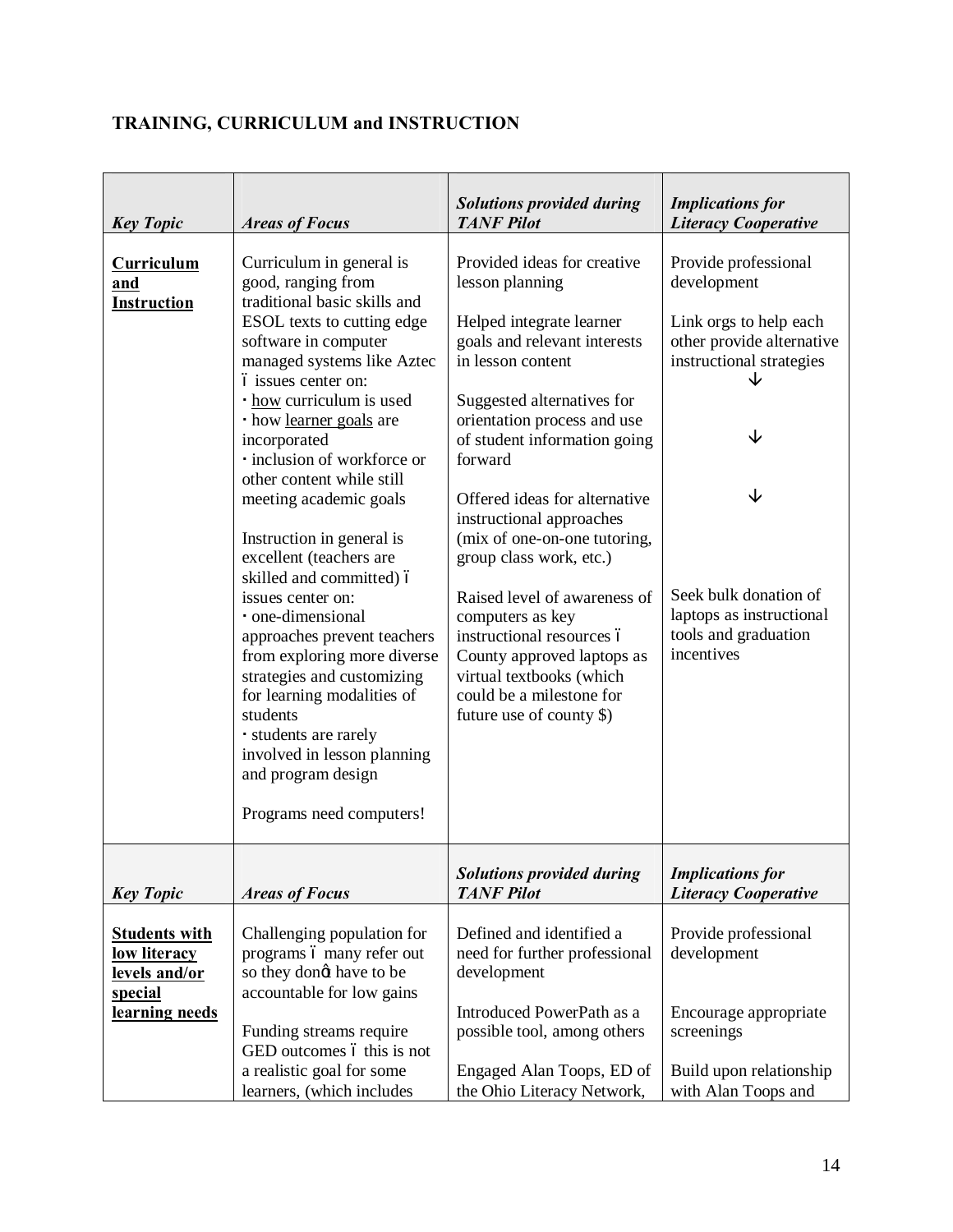|                                     | individuals w/low cognitive<br>skills, developmental and<br>mental health disabilities)<br>It simply does not õpayö for<br>programs to retain low-level<br>learners                                                                                                                                                                                                                                                                                                                                                                                                                                                                                                                                                                                                                                                                                                             | who is also a noted LD<br>expert                                                                                                                                                                                                                                                                                                                                                                                                                                                                                                                                                  | other local resource<br>experts                                                                                                                                                                                                                                                                                                                                                                                                                                                                                                                                                                 |
|-------------------------------------|---------------------------------------------------------------------------------------------------------------------------------------------------------------------------------------------------------------------------------------------------------------------------------------------------------------------------------------------------------------------------------------------------------------------------------------------------------------------------------------------------------------------------------------------------------------------------------------------------------------------------------------------------------------------------------------------------------------------------------------------------------------------------------------------------------------------------------------------------------------------------------|-----------------------------------------------------------------------------------------------------------------------------------------------------------------------------------------------------------------------------------------------------------------------------------------------------------------------------------------------------------------------------------------------------------------------------------------------------------------------------------------------------------------------------------------------------------------------------------|-------------------------------------------------------------------------------------------------------------------------------------------------------------------------------------------------------------------------------------------------------------------------------------------------------------------------------------------------------------------------------------------------------------------------------------------------------------------------------------------------------------------------------------------------------------------------------------------------|
| <b>Key Topic</b>                    | <b>Areas of Focus</b>                                                                                                                                                                                                                                                                                                                                                                                                                                                                                                                                                                                                                                                                                                                                                                                                                                                           | <b>Solutions provided during</b><br><b>TANF Pilot</b>                                                                                                                                                                                                                                                                                                                                                                                                                                                                                                                             | <b>Implications for</b><br><b>Literacy Cooperative</b>                                                                                                                                                                                                                                                                                                                                                                                                                                                                                                                                          |
| <b>Retention and</b><br>Persistence | Retention is an issue across<br>the board, and retention<br>rates are likely significantly<br>underreported ó not on<br>purpose, but by design<br>(ABLE programs dongt<br>track progress until 12 hrs of<br>contact, but many students<br>dongt make it that far, for<br>various reasons unrelated to<br>the program itself, and never<br>get counted)<br>Contact hours with students<br>too limited for substantive<br>gains<br>Extended hours not widely<br>available (longer days,<br>weekends, summer)<br>Programs not measuring and<br>communicating learner<br>progress ó students not<br>given expectations for<br>completion time frame and<br>potential final outcomes<br>Learning environment not<br>always conducive to<br>learning<br>Traditional barriers exist<br>across the board:<br>· Transportation<br>· Child care<br>· Personal psycho/social<br>challenges | Provided strategies for<br>increasing retention<br>Linked effective curriculum<br>use and instructional<br>practices as important<br>retention tools<br>Shared research studies<br>from NCSALL on<br>persistence<br>Provided overview of how<br>to use data to encourage<br>student retention and growth<br>Offered solutions re:<br>learner-driven environments<br>Made recommendations re:<br>modifications to classroom<br>lay-outs<br>Developed ideas and<br>provided incentives for<br>learners<br>Facilitated understanding<br>the need to seek multiple<br>funding streams | Provide professional<br>development regarding<br>retention strategies and<br>encourage full<br>accounting of enrolled<br>learners<br>Design and support<br>home-based instruction<br>components to increase<br>learning hours<br>Link with/advertise use<br>of Adelphia Computer<br>Centers located in<br>neighborhoods for<br>homework/extended<br>study strategies<br>Support providers to<br>replicate successful<br>programs with child<br>care or child education<br>component<br>Promote the<br>development of a<br>community learning<br>center model to address<br>barriers to learning |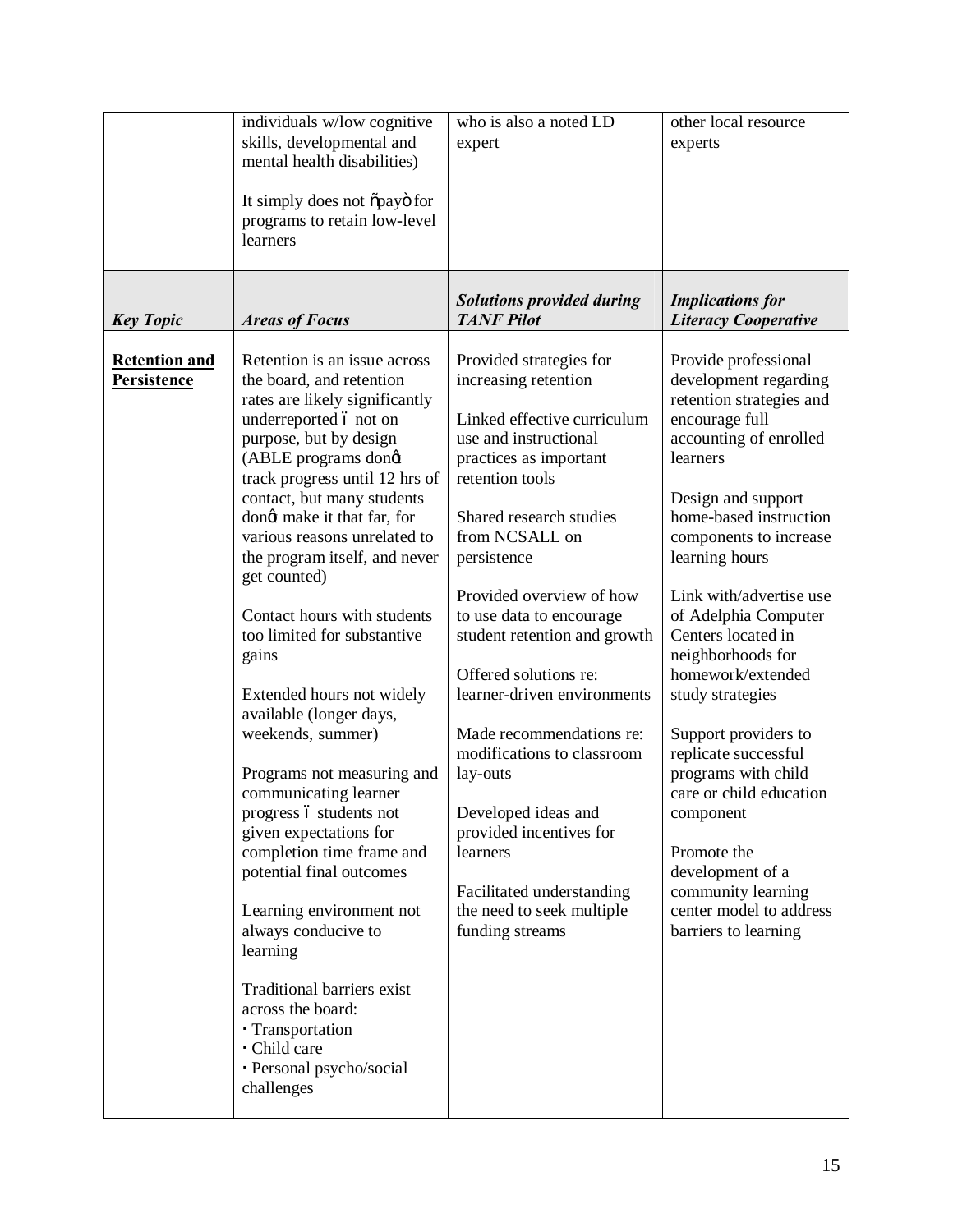| <b>Key Topic</b>                       | <b>Areas of Focus</b>                                                                                                                                                                                                                                                                                                                                                                                                                                                                                                                                                                        | <b>Solutions provided during</b><br><b>TANF Pilot</b>                                                                                                                                                                                                               | <b>Implications for</b><br><b>Literacy Cooperative</b>                                                                                                                                                                                                                                                                                                                                                                                                                           |
|----------------------------------------|----------------------------------------------------------------------------------------------------------------------------------------------------------------------------------------------------------------------------------------------------------------------------------------------------------------------------------------------------------------------------------------------------------------------------------------------------------------------------------------------------------------------------------------------------------------------------------------------|---------------------------------------------------------------------------------------------------------------------------------------------------------------------------------------------------------------------------------------------------------------------|----------------------------------------------------------------------------------------------------------------------------------------------------------------------------------------------------------------------------------------------------------------------------------------------------------------------------------------------------------------------------------------------------------------------------------------------------------------------------------|
| <b>Transition</b><br><b>Strategies</b> | Few systemic pathways to<br>next steps (higher ed or job<br>placement)<br>No post-program support for<br>learners<br>No relationship between<br>current job skills needs and<br>curriculum<br>Little comprehensive<br>vocational exploration<br>Economic development<br>benchmarks indicate need<br>for more educated<br>population, and workforce<br>requirements increasingly<br>indicate need for workers<br>with 4-yr degrees 6 yet<br>disconnect between these<br>requirements and attention<br>and resources being paid to<br>address systemic low levels<br>of literacy and education | Provided workshop and<br>panel discussion from<br>community reps re:<br>transition<br>Built relationship with<br>Workforce Investment<br>Board & One-Stops<br>Provided list of resources<br>and strategies re: mentoring,<br>community partner site<br>visits, etc. | Identify gaps that<br>programs have and<br>build relationships with<br>community partners<br>(Tri-C and other<br>Community colleges are<br>most promising partners<br>here as open enrollment<br>[CSU] is eliminated<br>along with remedial<br>education classes at<br>most 4-yr institutions)<br>Build awareness with<br>employers to create<br>worksite programs<br>Build awareness with<br>higher ed to create<br>transitions<br>Develop counseling and<br>mentoring services |

| <b>Key Topic</b>                                      | <b>Areas of Focus</b>                                                                                    | <b>Solutions provided during</b><br><b>TANF Pilot</b>                                                            | <b>Implications for Literacy</b><br>Cooperative                                              |
|-------------------------------------------------------|----------------------------------------------------------------------------------------------------------|------------------------------------------------------------------------------------------------------------------|----------------------------------------------------------------------------------------------|
| Professional<br><b>Development</b><br>for Instructors | Inequity in opportunities<br>across funding streams<br>Instructors unaware of<br>opportunities available | Provided a variety of<br>seminars and instructor<br>meetings<br>Provided new teacher training                    | Provide ongoing<br>professional development<br>as part of comprehensive<br>menu of trainings |
|                                                       | Cost of professional<br>development (cut when<br>budgets are tight,<br>substitutes expensive,            | through NE Ohio Literacy<br><b>Resource Center</b><br>Met with State ABLE director<br>to open doors for non-ABLE | Subcontract with existing<br>agencies to provide<br>training in specific<br>content areas    |
|                                                       | $etc.$ )                                                                                                 | programs<br>Identified national training<br>opportunities                                                        | Provide staff<br>development incentives<br>(e.g. as condition for<br>programs to access \$)  |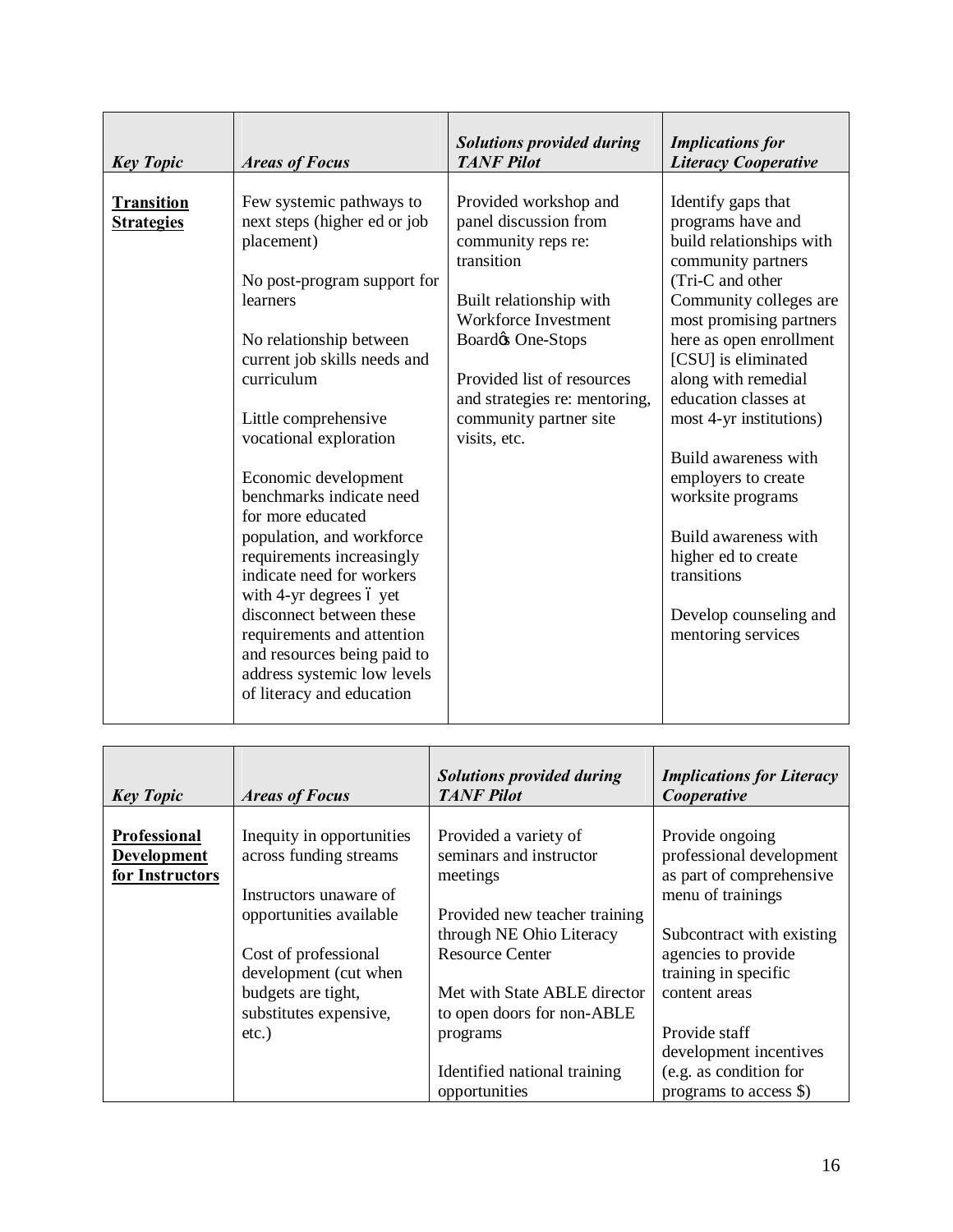## **PUBLIC AWARENESS and OUTREACH**

| <b>Key Topic</b>                    | <b>Areas of Focus</b>                                                                                                                                                                                       | <b>Solutions provided during</b><br><b>TANF Pilot</b>                                                                                                                                                                                  | <b>Implications for</b><br><b>Literacy Cooperative</b>                                                                                                             |
|-------------------------------------|-------------------------------------------------------------------------------------------------------------------------------------------------------------------------------------------------------------|----------------------------------------------------------------------------------------------------------------------------------------------------------------------------------------------------------------------------------------|--------------------------------------------------------------------------------------------------------------------------------------------------------------------|
| <b>Marketing and</b><br>Recruitment | Recruitment is an issue<br>across the board                                                                                                                                                                 | Provided new marketing<br>materials                                                                                                                                                                                                    | Establish 211 Hotline                                                                                                                                              |
|                                     | Recruitment training is not<br>prevalent in most literacy<br>programs ó responsibilities<br>are often afterthought to<br>other job requirements                                                             | Provided recruitment<br>strategies and emphasized<br>importance of front-line<br>recruitment staff                                                                                                                                     | Explore model<br>recruitment training in<br>other places nationally<br>and as part of new<br>referral network                                                      |
|                                     | Learners are not aware of<br>literacy services available<br>in their neighborhoods<br>With marketing efforts and<br>awareness campaigns,<br>programs need to be ready<br>to handle an influx of<br>learners | Provided marketing seminar<br>Conducted advocacy and<br>outreach for individual<br>programs and Cooperative in<br>general with key stakeholders<br>groups and potential partners<br>(State ABLE, School<br>Districts, One-Stops, etc.) | Conduct community-<br>wide outreach campaign<br>Provide Cooperative-<br>wide capacity building<br>to help providers handle<br>influx of learners and<br>volunteers |
|                                     | Programs need to be more<br>flexible about orientation<br>schedules and learner<br>enrollment time frames                                                                                                   | Shared research about<br>importance of flexible hours<br>and new strategies for<br>orientation                                                                                                                                         |                                                                                                                                                                    |
|                                     | õLiteracyö as a concept<br>may be a turn-off for many<br>potential learners                                                                                                                                 | Helped some programs<br>rethink how they brand their<br>programs                                                                                                                                                                       |                                                                                                                                                                    |

## **RESOURCES**

| <b>Key Topic</b> | <b>Areas of Focus</b>                                                                                                                                             | <b>Solutions provided during</b><br><b>TANF Pilot</b>                                                                                                                         | <b>Implications for</b><br><b>Literacy Cooperative</b>                                                                                                |
|------------------|-------------------------------------------------------------------------------------------------------------------------------------------------------------------|-------------------------------------------------------------------------------------------------------------------------------------------------------------------------------|-------------------------------------------------------------------------------------------------------------------------------------------------------|
| <b>Funding</b>   | Programs rely too much on<br>single sources of funding<br>Single funding sources<br>limit program service<br>provision beyond basic<br>academic needs of students | Provided fundraising seminar<br>and one-on-one technical<br>assistance sessions, focused<br>in particular on philanthropic<br>gifts and grants<br>Provided lists of potential | Establish fund<br>development center:<br>· Provide research for a<br>variety of funding<br>solutions<br>• Convene funders<br>(locally and nationally) |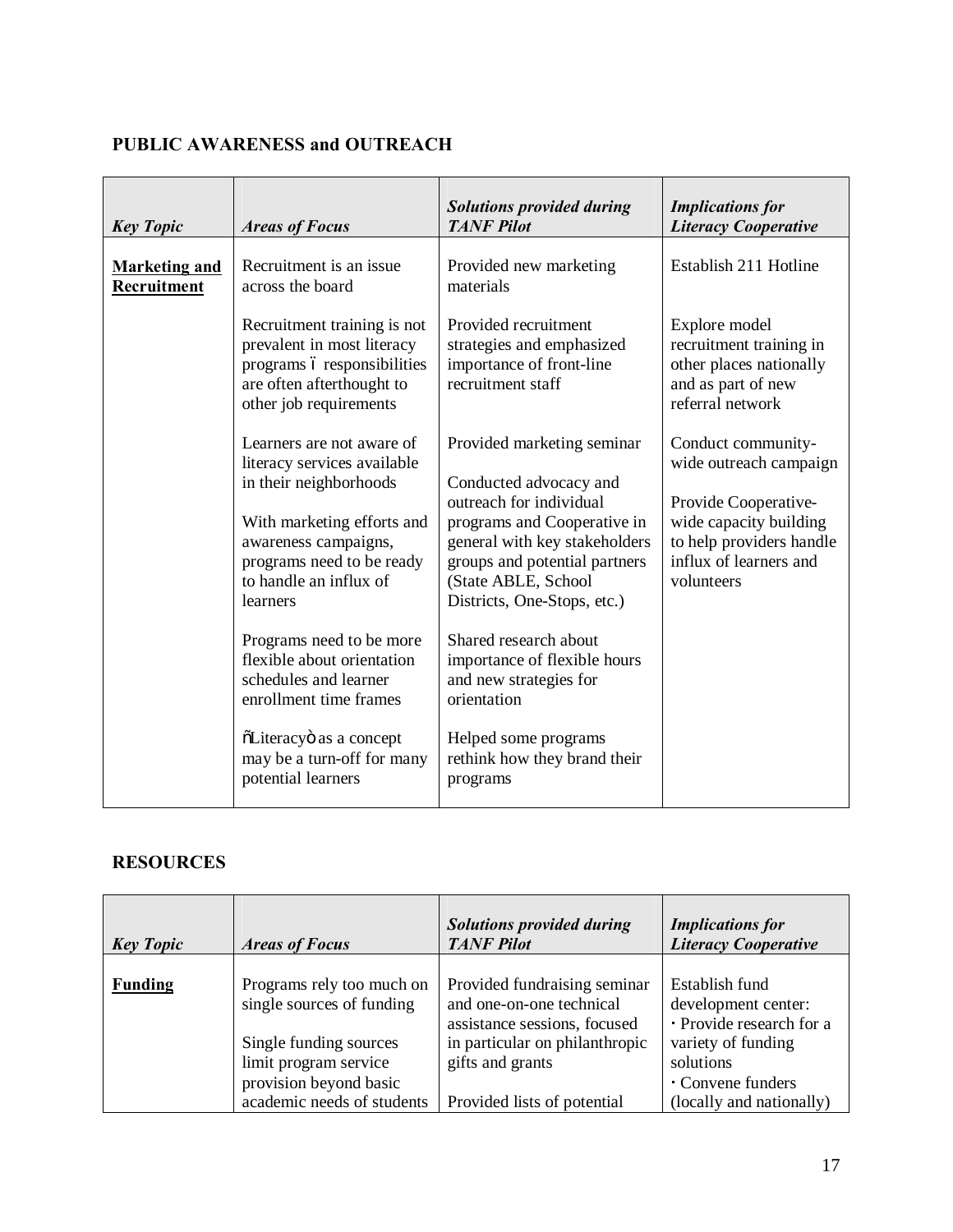|                              | local and state funders     | for education on issues        |
|------------------------------|-----------------------------|--------------------------------|
| Programs lack sufficient     |                             | and needs 6 particularly       |
| funds to enroll the broad    | Provided seminar on data    | realistic learner levels       |
| range of learners in need of | analysis and evaluation     | and GED gains                  |
| services                     |                             | Convene partnerships           |
|                              | Found public school funding | of providers to seek           |
| Individual organizations     | to support some learners    | joint funding                  |
|                              |                             |                                |
| have difficulty accessing    | (which in turn freed up     | Continue to provide            |
| larger funding streams and   | funding for other learners) | fundraising technical          |
| lack connections to funders  |                             | assistance to increase         |
|                              | Nearly 90% of the resources | individual organization        |
| Programs struggle to raise   | made available for this     | capacity                       |
| funds for current            | project went back into the  | · Seek donations of in-        |
| programming much less        | community                   | kind resources on a            |
| expanded programming to      |                             | large scale (incentives,       |
| meet increased demand        |                             | space)                         |
| (chicken and egg scenario)   |                             | · Present findings and         |
|                              |                             | lessons learned to other       |
| Fundraising activity in      |                             | groups                         |
| general is limited           |                             | · Investigate                  |
|                              |                             | Cooperative as portal          |
| Funders and other key        |                             | for donations to ind.          |
| constituents may not be      |                             | programs (e.g. $\delta$ Donors |
| aware of the realities of    |                             | Chooseö website)               |
| expected learner progress,   |                             |                                |
| particularly for those at    |                             | Sponsor õTwo-Wayö              |
| lower literacy levels ó      |                             | Funders/Providers panel        |
| criteria is needed to        |                             | for cross-learning about       |
| articulate expectations for  |                             | each othersø programs          |
| different learner groups     |                             | and priorities                 |
|                              |                             |                                |
|                              |                             |                                |
|                              |                             | Initiate targeted              |
|                              |                             | fundraising campaigns          |
|                              |                             | . e.g. for two pools of        |
|                              |                             | funds: 1) general              |
|                              |                             | operating to ease burden       |
|                              |                             | on high-performing             |
|                              |                             | organizations; 2)              |
|                              |                             | funding for community          |
|                              |                             | learning center                |
|                              |                             | initiatives                    |
|                              |                             |                                |
|                              |                             | Examine                        |
|                              |                             | options/models for             |
|                              |                             | earned income                  |
|                              |                             |                                |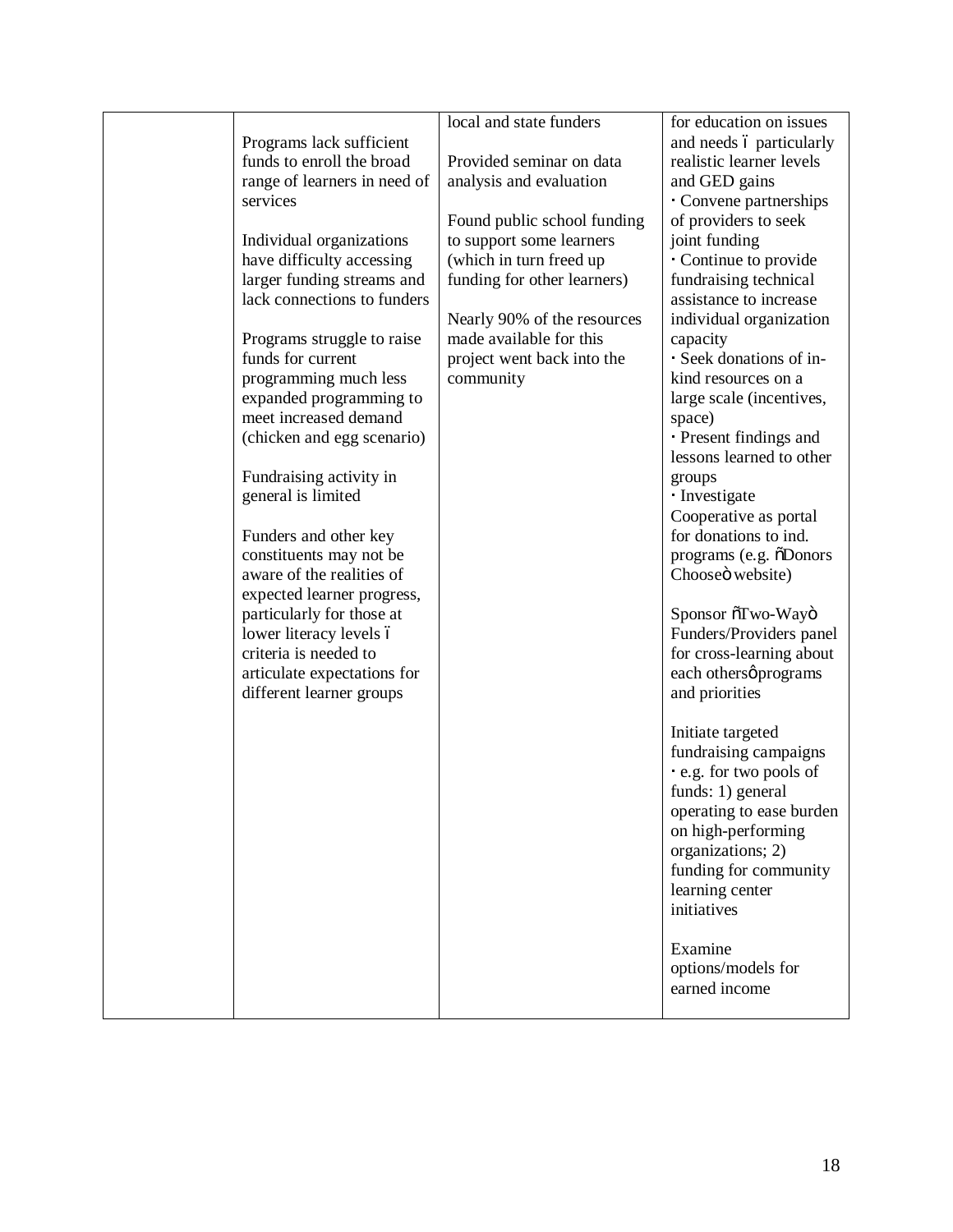| <b>Key Topic</b>                        | <b>Areas of Focus</b>                                                                                                                                                                                                                                                                              | <b>Solutions provided during</b><br><b>TANF Pilot</b>                                                                                                                                                                                                                                                                                                 | <b>Implications for</b><br><b>Literacy Cooperative</b>                                                                                                                                                                                                                                                                                                                                                                                  |
|-----------------------------------------|----------------------------------------------------------------------------------------------------------------------------------------------------------------------------------------------------------------------------------------------------------------------------------------------------|-------------------------------------------------------------------------------------------------------------------------------------------------------------------------------------------------------------------------------------------------------------------------------------------------------------------------------------------------------|-----------------------------------------------------------------------------------------------------------------------------------------------------------------------------------------------------------------------------------------------------------------------------------------------------------------------------------------------------------------------------------------------------------------------------------------|
| <b>Volunteers</b>                       | Programs need a variety of<br>volunteers<br>Programs may need<br>assistance in developing<br>effective volunteer<br>management programs<br>Community lacks<br>comprehensive volunteer<br>training center                                                                                           | Met with Cleveland Reads<br>about its volunteer tutor<br>orientation and identified it as<br>a promising community<br>provider in this area<br>Provided organizations with<br>Cleveland Readsø volunteer<br>tutor training handbook<br>Provided organizations with<br>resources about managing<br>volunteers                                          | Provide centralized<br>volunteer recruitment,<br>training, and tracking<br>(community<br>organizations and<br>providers are promising<br>partners in this area)<br>Use 211 Hotline for<br>referrals<br>Sponsor a volunteer fair                                                                                                                                                                                                         |
| <b>Key Topic</b>                        | <b>Areas of Focus</b>                                                                                                                                                                                                                                                                              | <b>Solutions provided during</b><br><b>TANF Pilot</b>                                                                                                                                                                                                                                                                                                 | <b>Implications</b> for<br><b>Literacy Cooperative</b>                                                                                                                                                                                                                                                                                                                                                                                  |
| <b>Community</b><br><b>Partnerships</b> | Literacy providers are<br>relatively isolated and<br>could benefit from<br>intentional networks<br>Community partnerships<br>could address wrap-around<br>services that individual<br>programs are unable to<br>provide<br>Organizations could<br>benefit from facilitated<br>partnership training | Implementation of the TANF<br>project itself established<br>connections between<br>organizations<br>Provided opportunities for<br>organizations to come<br>together and share ideas<br>Facilitated meetings with<br>potential community partners<br>Provided resource contacts<br>and suggestions for<br>interaction with other<br>community partners | Convene organizations<br>around areas of interest<br>Establish ongoing peer-<br>learning opportunities<br>(at least more<br>immediately with the<br>current TANF group)<br>Continue Cooperative-<br>level meetings with key<br>community stakeholders<br>(e.g. mayors,<br>commissioners, funders,<br>superintendents,<br>business leaders,<br>legislators, etc.) to<br>maintain high-level<br>awareness of and<br>advocacy for literacy |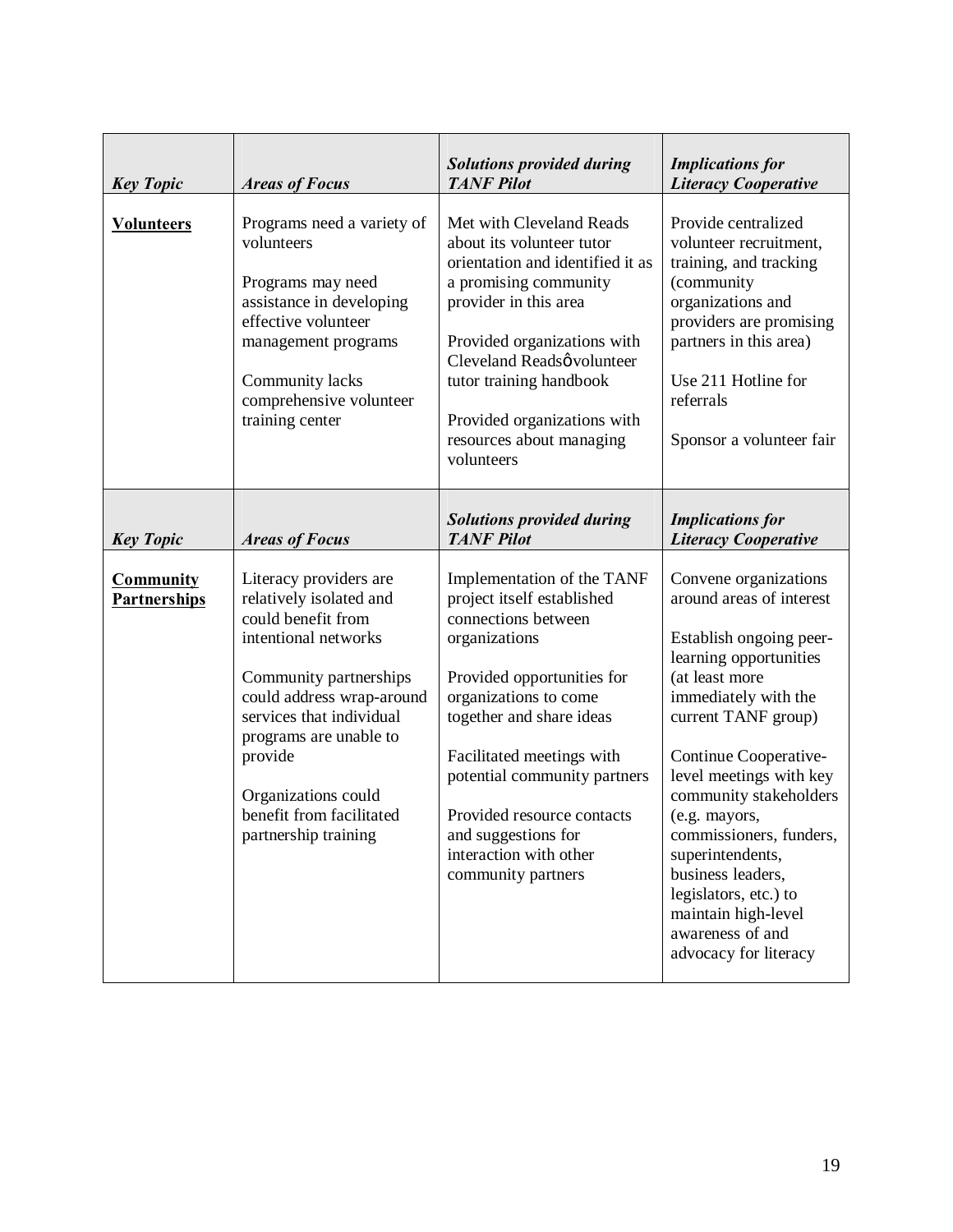# **EVALUATION and ACCOUNTABILITY**

| <b>Key Topic</b>                     | <b>Areas of Focus</b>                                                                                                                                                                                                                                                                                                                                              | <b>Solutions provided during</b><br><b>TANF</b> Pilot                                                                                                                                                                                                                                                                                                                                                                                                                         | <b>Implications for</b><br><b>Literacy Cooperative</b>                                  |
|--------------------------------------|--------------------------------------------------------------------------------------------------------------------------------------------------------------------------------------------------------------------------------------------------------------------------------------------------------------------------------------------------------------------|-------------------------------------------------------------------------------------------------------------------------------------------------------------------------------------------------------------------------------------------------------------------------------------------------------------------------------------------------------------------------------------------------------------------------------------------------------------------------------|-----------------------------------------------------------------------------------------|
| <b>Evaluation</b>                    | Most evaluation activities<br>are conducted for<br>compliance and not<br>continuous program<br>improvement                                                                                                                                                                                                                                                         | Provided seminar on<br>evaluation                                                                                                                                                                                                                                                                                                                                                                                                                                             | Establish coordinated<br>system to disseminate<br>information about<br>learner progress |
| <b>Data Tracking</b><br>and Analysis | Data tracking is<br>inconsistent across<br>programs<br>No standards exist to<br>measure learner progress<br>and success across levels<br>No standards exist to<br>determine what data to<br>collect and how to analyze<br>the data for student<br>progress in a particular<br>program<br>Current data reporting is an<br>outcome measure not a<br>progress measure | Provided seminar on different<br>ways for programs to<br>measure learner success as<br>well as one-on-one advice for<br>specific data tracking,<br>analysis, and evaluation<br>Provided a sample analysis of<br>measuring student progress<br>across levels using State<br><b>TABE</b> data<br>Began discussions about a<br>standard data tracking system<br>Conducted dialogue with<br>ABLE about collaborating on<br>data tracking and discussed<br>potential pilot project |                                                                                         |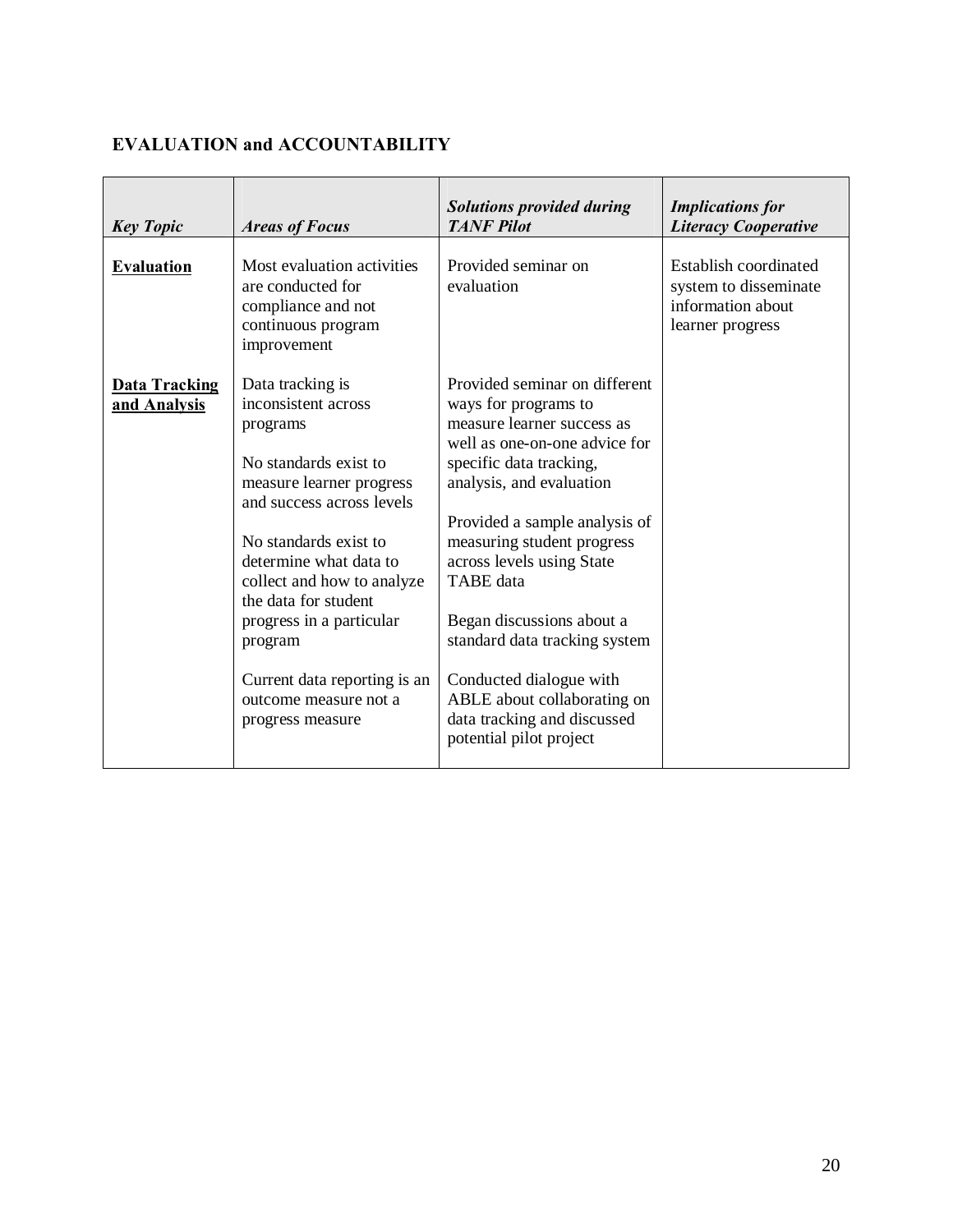## **Broad Implications and Next Steps for the Literacy Cooperative**

The Literacy Cooperative has a broad and multi-faceted agenda that when implemented in full will have a tremendous impact upon literacy levels in the Greater Cleveland region. As noted in the previous chart, there are numerous implications for the Literacy Cooperative in the key topic areas as a result of the work completed during the TANF project. However, if this pilot project can be considered a small-scale model of the kinds of interventions that would be particularly useful on a larger scale across the Cooperative ts network, then the following priorities might be effective next steps for the Cooperative to undertake.

## Strategic Area 2: Training, Curriculum, and Instruction

*Action Plan: Ensure that high-quality training, curriculum development, and instruction techniques are available to providers so that they can build program capacity in an environment of increased accountability.*

Professional development for instructors and program staff will provide valuable instructional strategies and promising practices related directly to teaching and learning 6 key capacity aspects of any literacy program. The Literacy Cooperative can partner or subcontract with consultants, agencies, and indeed some established literacy providers to provide training in specific content areas as part of a comprehensive menu of trainings. Based upon the experience of the pilot project, the following topic areas would be particularly valuable to organizations:

- ü Cultural Competencies (culturally sensitive practices, cross cultural education, overcoming cultural barriers in family literacy settings)
- Strategies to Motivate Learners
- Integrating Pre-Employment Skills into the Curriculum
- ü Job Readiness (dress for success, interviewing, awareness of vocational opportunities)
- Learners in Multi-Level Classrooms (best practices for addressing needs of both slower and more advanced learners in single classroom)
- ü Working with Infants in a Family Literacy Program
- Best Practices in Teaching Phonetics
- ü Best Practices in Teaching Math (pre-GED and GED)
- Motivating Students to be Accountable
- Motivating Students for Persistence
- Students with Learning Difficulties
- Developing Critical Thinking Skills (youth and adults)
- ü Technology Use in the Classroom
- Funding for Students Who Dong have Jobs as an Outcome
- PowerPath Training
- Strategies for Non-GED Students to Create Positive Outcomes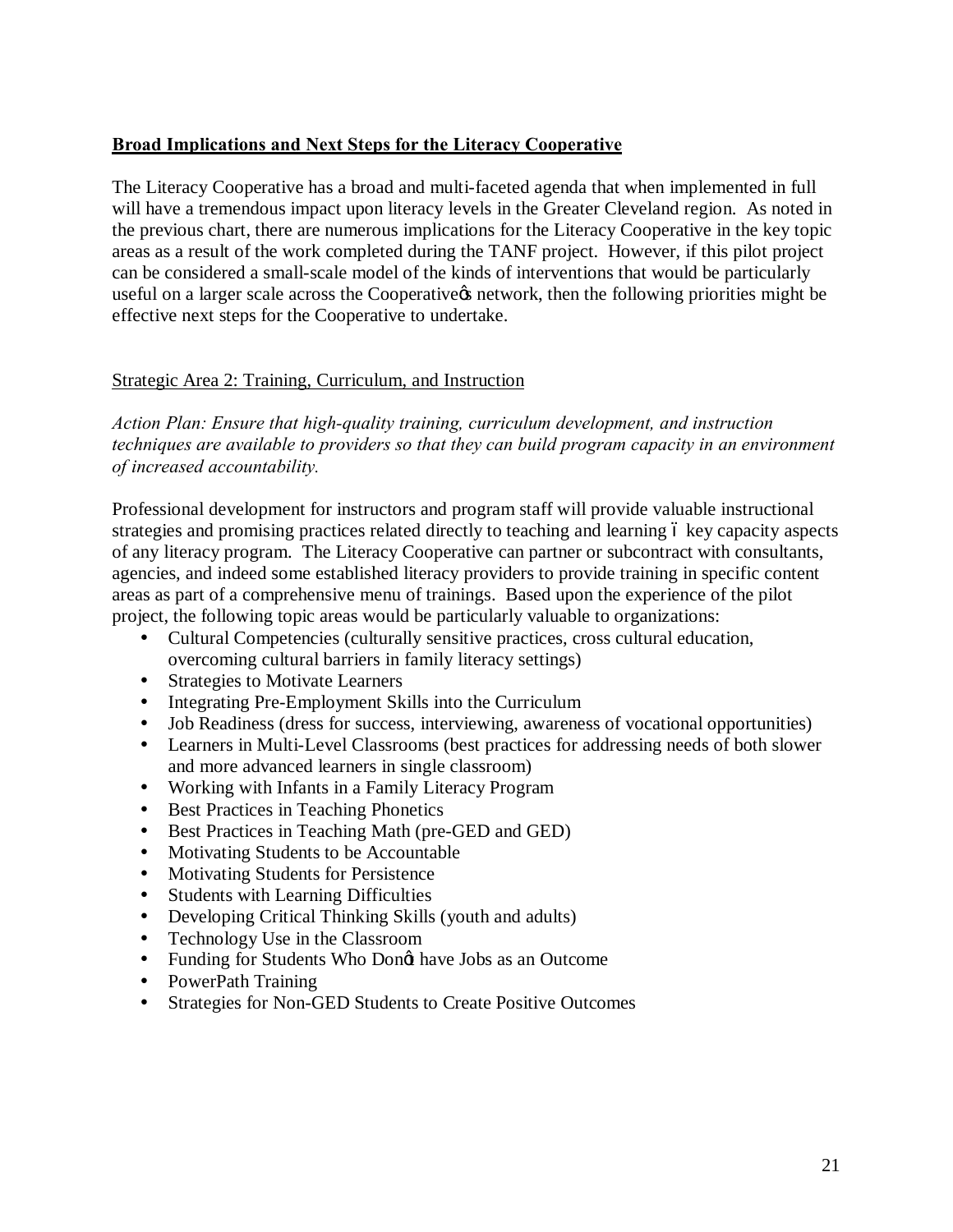#### Strategic Area 3: Evaluation and Accountability

## *Action Plan: Establish accountability standards, set and measure targets for learners, and determine evaluation tools for ongoing program improvement.*

Literacy programs are ready and willing to establish program evaluation protocols and participate in a coordinated system of tracking learner progress. New approaches to understanding data analysis that provided programs new ways to think about and measure learner success across levels was a particularly highly rated activity with the TANF participants. A Data Analysis Seminar should be provided (more than once) for local literacy providers, with possible customized one-on-one follow-up for individual programs.

In addition, based upon feedback from the TANF participants as well as input from a group of national users, the LACES data tracking system developed by LiteracyPro has risen to the top as a product of choice to use for implementing a coordinated tracking system. Initial conversations with state and local ABLE officials about collaborating on data tracking also show promise for addressing the similar yet distinct accountability needs of ABLE providers.

## Strategic Area 4: Fund Development

*Action Plan: Create a fund development center where information about funding opportunities is disseminated, and shared grants are submitted to local, state, and national funders (both public and private) to bring more literacy dollars to Greater Cleveland.*

A quick win in establishing the Cooperative as a go-to resource for funding information for the literacy community would be to conduct a scan of funding opportunities to post on the Cooperative the website. Many of the TANF organizations have the capacity to seek grants on their own, and have already expressed interest in pursuing funding opportunities in partnership with some of their new-found colleagues from the TANF project. The Fundraising Seminar conducted by Susan Golden was also well received by the TANF participants and could easily be replicated on a larger scale for more organizations in the Cooperative network.

The greatest need in terms of funding is to collaborate in accessing major national public and private grants in multi-project or Cooperative-wide applications that would have broad and deep implications for the County.

## **A few additional thoughts related to the other two Strategic Areas based upon work during the TANF project:**

#### Strategic Area 1: Centralized Information and Referral Center

*Action Plan: Establish a centralized information and referral center that connects and infuses literacy into all sectors and initiatives, provides a consistent point of contact for potential learners and volunteers, and ensures that learners continue to meet goals.*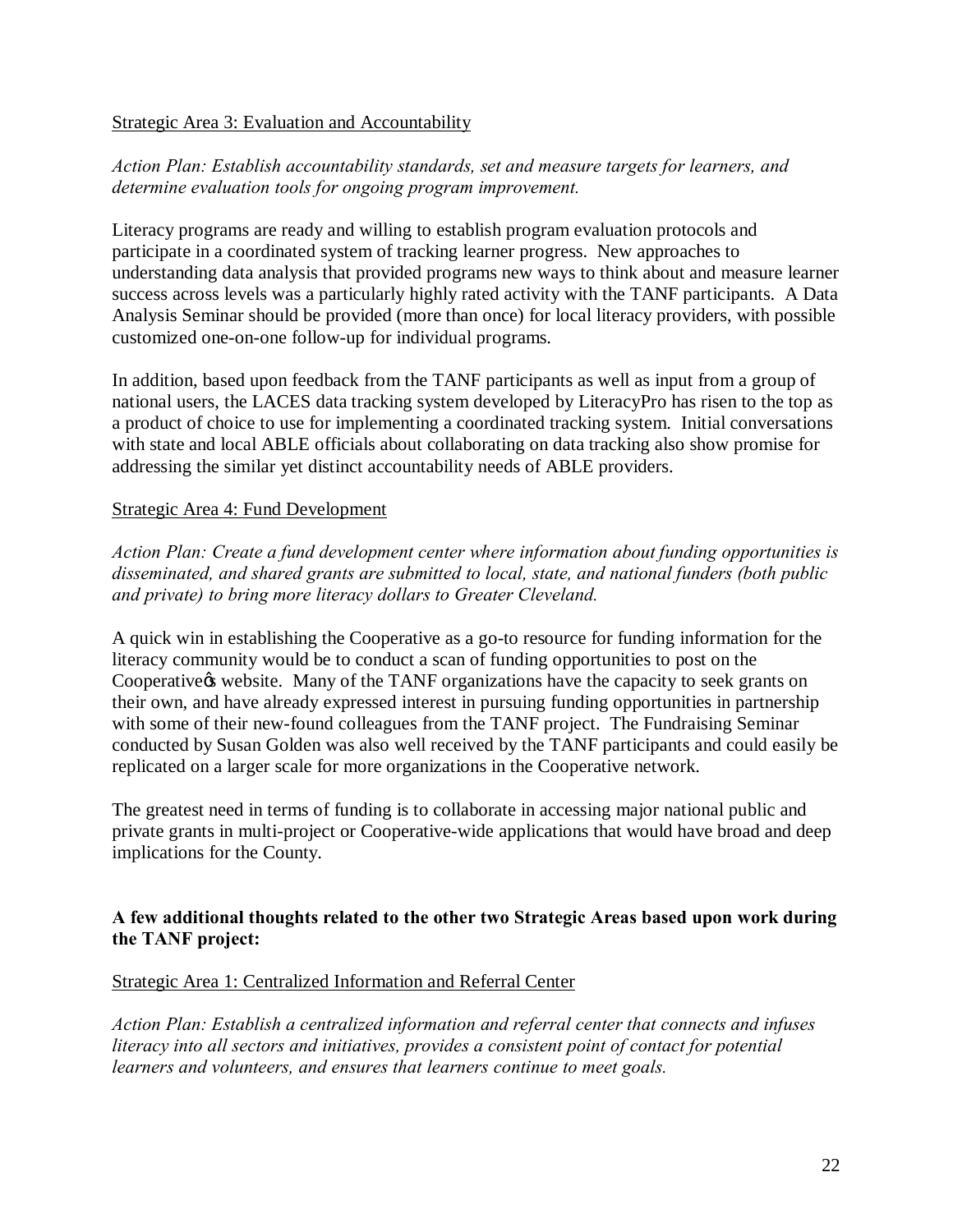TANF project organizations were consistent in their message about the need for assistance in recruitment of students and volunteers 6 particularly the latter. Programs are looking for volunteers for both instruction and administrative support. While Cleveland Reads has an exemplary program for recruitment, orientation, and placement of volunteer tutors, most programs provide their own specialized training for instructional volunteers. In addition, no comprehensive volunteer center exists in Cleveland that provides training and placement for other kinds of volunteers or that can assist organizations in developing effective volunteer management programs. The Literacy Cooperative can play a role in either helping Cleveland Reads develop a more comprehensive volunteer training center or link together literacy providers and other community resources to meet the volunteer needs of the literacy community.

#### Strategic Area 5: Public Awareness and Outreach

## *Action Plan: Launch a coordinated marketing and public relations campaign*

Many of the capacity building activities and lessons learned from the TANF project must be offered on a larger scale, particularly to prepare the provider community for a potential influx of learners and volunteers. As was demonstrated by the dramatic increase in enrollment at Heights Even Start during the course of the TANF project, more students are a tangible indication of the need and demand for literacy programs, but can hamstring an organization not prepared either structurally or instructionally to take on an increase in learners. (It should be noted that HES handled this  $\tilde{\text{op}}$  problem quite well, it simply does not have the space or resources in its current location to serve an increased number of clients over the long term.) The public awareness campaign should be launched when providers have had every opportunity to build capacity and learners and volunteers should be referred to programs that can demonstrate such readiness.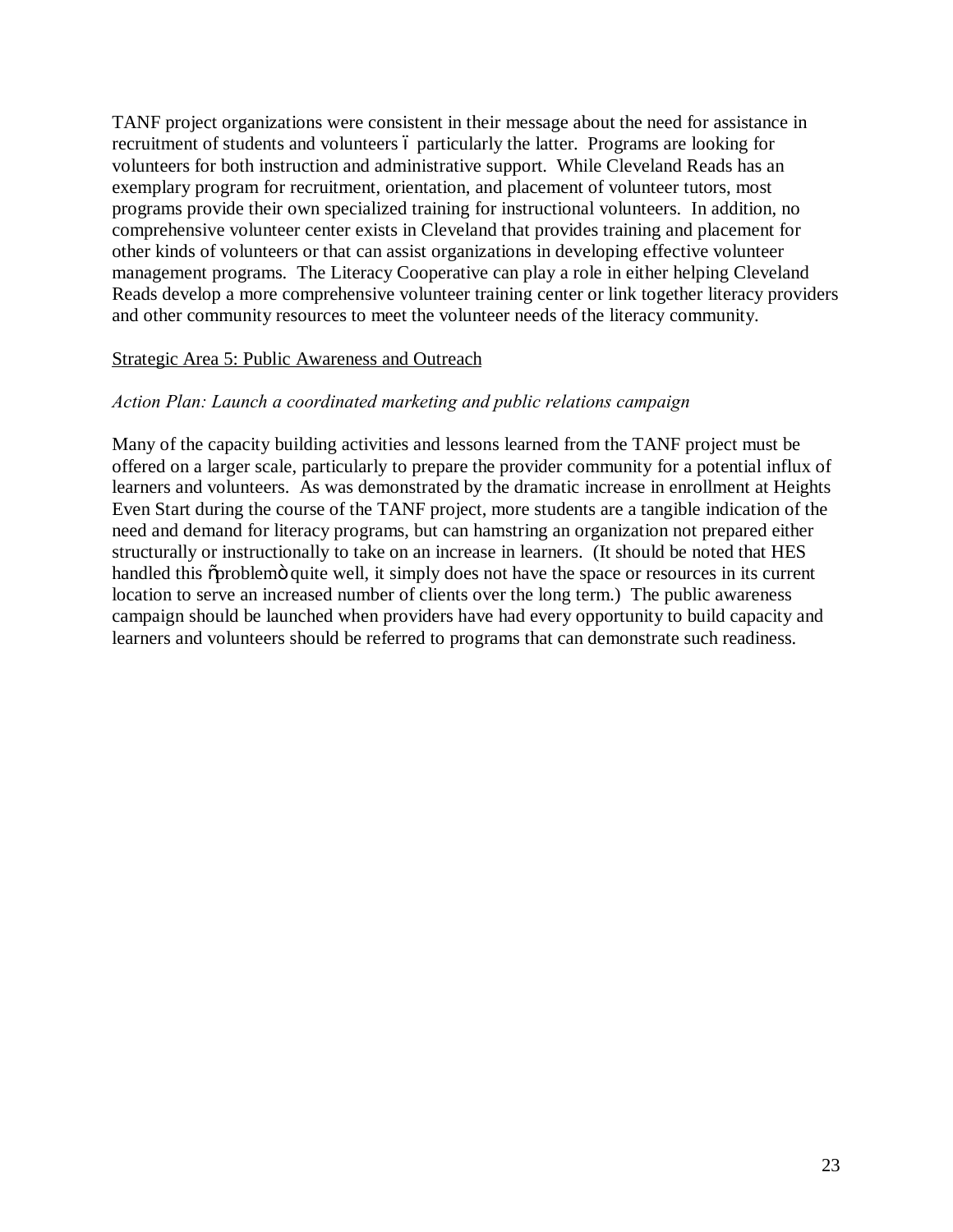## **RESULTS AND LESSONS LEARNED**

As a capacity building project, the work with the organizations focused on interventions and coachings intended to build upon their assets, while acknowledging and addressing specific challenges they faced and helping them find solutions. It was particularly important for the consulting team that the organizations began to own their work and build their own strategies for change. These strategies were captured in individual reports for each organization that provide a blue print for addressing their own continuous improvement goals, ultimately aimed at helping clients improve their literacy skills well beyond the project time frame.

These change strategies are just one tangible result of the interventions provided during the TANF project. From the consultants *o* perspectives and from what the organizations reported themselves, the following short-term results were also realized.

## **Short-Term Results**

## Euclid City Schools ABLE Program

- Approval from the Superintendent to enroll students at risk of dropping out of high school in an alternative education option through the ABLE Program is a tremendous advancement for Euclid ABLE and will provide it with additional dollars flowing through the school district.
- The proposal and negotiations with school district officials brought new respect for and a deeper commitment to the ABLE Program on the part of district personnel.
- ü Student recruitment will be affected positively by the new arrangements with the school district as well as with deeper coordination with Weed and Seed and the Euclid Collaborative as key community partners. The new marketing materials and strategies will provide an updated look and approach that are more attractive to potential learners.
- A number of key partnerships were identified by Euclid ABLE, particularly with other literacy providers and peers in the pilot TANF project, that have the potential for deepening Euclid ABLE $\alpha$  programming. The notion of bartering within areas of expertise between organizations is particularly innovative and promising.
- As reported by Euclid ABLE staff, an unintended, intrinsic result of the project was the opportunity to bring teachers together to brainstorm new ideas and take greater ownership of the success of the program, which has increased overall motivation and buy-in from this key internal stakeholder group. In the past, teachers might have been resistant to proposed changes, but their engagement from the beginning of the project in finding new solutions and refreshing their instructional strategies helped overcome this barrier.

#### Garden Valley Neighborhood House Partnership

- A new family literacy program by Cleveland Reads was implemented successfully, and the engagement of the women participants in a program that achieved a support-group atmosphere with an infusion of hands-on learning strategies, was a positive outcome.
- ü Recruitment materials and strategies were deployed effectively, particularly as the program gained traction over the pilot period. By the end of the pilot period, 44 students were actively enrolled in the GED program, exceeding the goal for that portion of the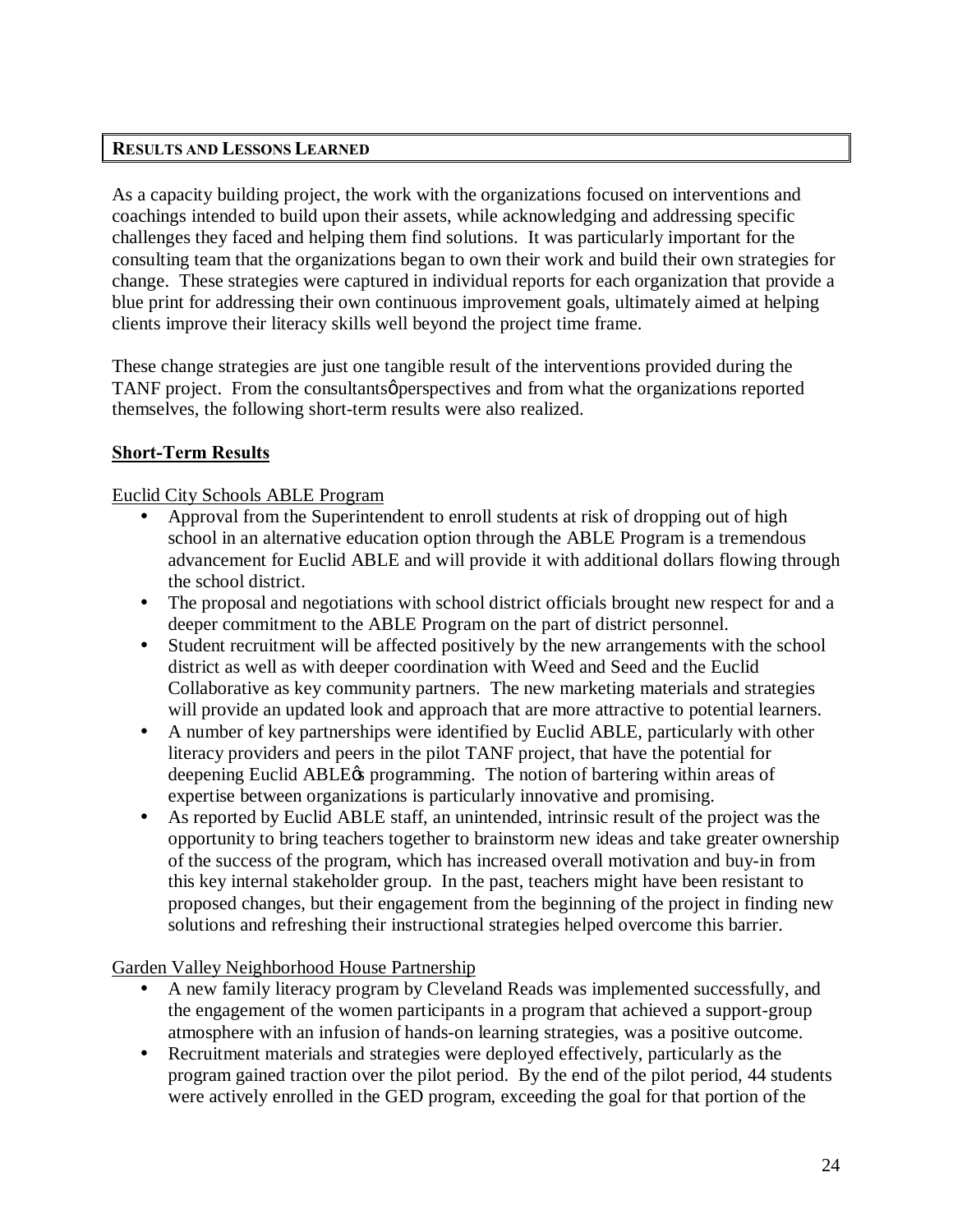project. Of that number, 34 students achieved some of their preliminary goals and five students advanced one or more levels.

- A new approach to its learner orientation process, as well as new ways to think about program evaluation and data tracking were valuable take-aways for Seeds of Literacy.
- New approaches to classroom learning environments will be implemented at both Garden Valley and at Seeds of Literacy to other program sites, to create a better sense of community for learners (e.g. classroom set-ups, group-centered activities, etc.).
- ü Strategies for Garden Valley Neighborhood House to think about how it can both expand educational programming linked to its other offerings, as well as build wrap-around services to meet the needs of its community members were offered.
- Relationships were built, not only among these three partner organizations, but also with the other organizations in the pilot program, and resources and services that can be offered/shared between all of the organizations were identified.

## Heights Even Start

- ü New recruitment materials and revamped recruitment strategies were deployed effectively. Student recruitment improved dramatically with a two-fold increase in the number of new families to the program 6 17 families with 27 children, 50% of whom were adults under the age of 24, the target TANF population for this project.
- A new style of orientation session held at the HES facility, followed immediately by testing the next day, provided a seamless enrollment process for the students. This new approach and the arrangement for an independent contract with an ABLE-certified testing specialist will provide HES more flexibility in the timing and oversight of its orientation process and increase student retention from initial inquiry to enrollment.
- Discussion was initiated at the highest level with CH/UH School District staff to explore an enrollment and credit recovery option at HES for youth (with families) at risk of dropping out.
- ü HES garnered input from its Advisory Council, which was convened to help HES think strategically about its programming, particularly in light of the opportunities and challenges presented by a reduction in funding and the pending relocation.
- ü As reported by HES staff, an unintended, intrinsic result of the project was the opportunity afforded to bring teachers together to brainstorm new ideas and take greater ownership of the success of the program, which has increased overall motivation and buy-in from this key internal stakeholder group.
- HES also reported the value of networking between it and the other TANF organizations, and the opportunities for further collaboration that were planted during this pilot.

## Vocational Guidance Services

- VGS was able to identify sustainable aspects of the YO! Cleveland program and work on retention of students through the transition between YO! and the continued literacy, GED preparation, and job skills components that will now be offered at the new VGS site.
- ü A new approach to communicating the long-term benefits of the YO! Cleveland program was developed, particularly using or eturn on investmento methodology to make the case with future funders and public officials about the importance of programs like YO! to the self-sufficiency of at-risk youth, and ultimately the larger community as a whole.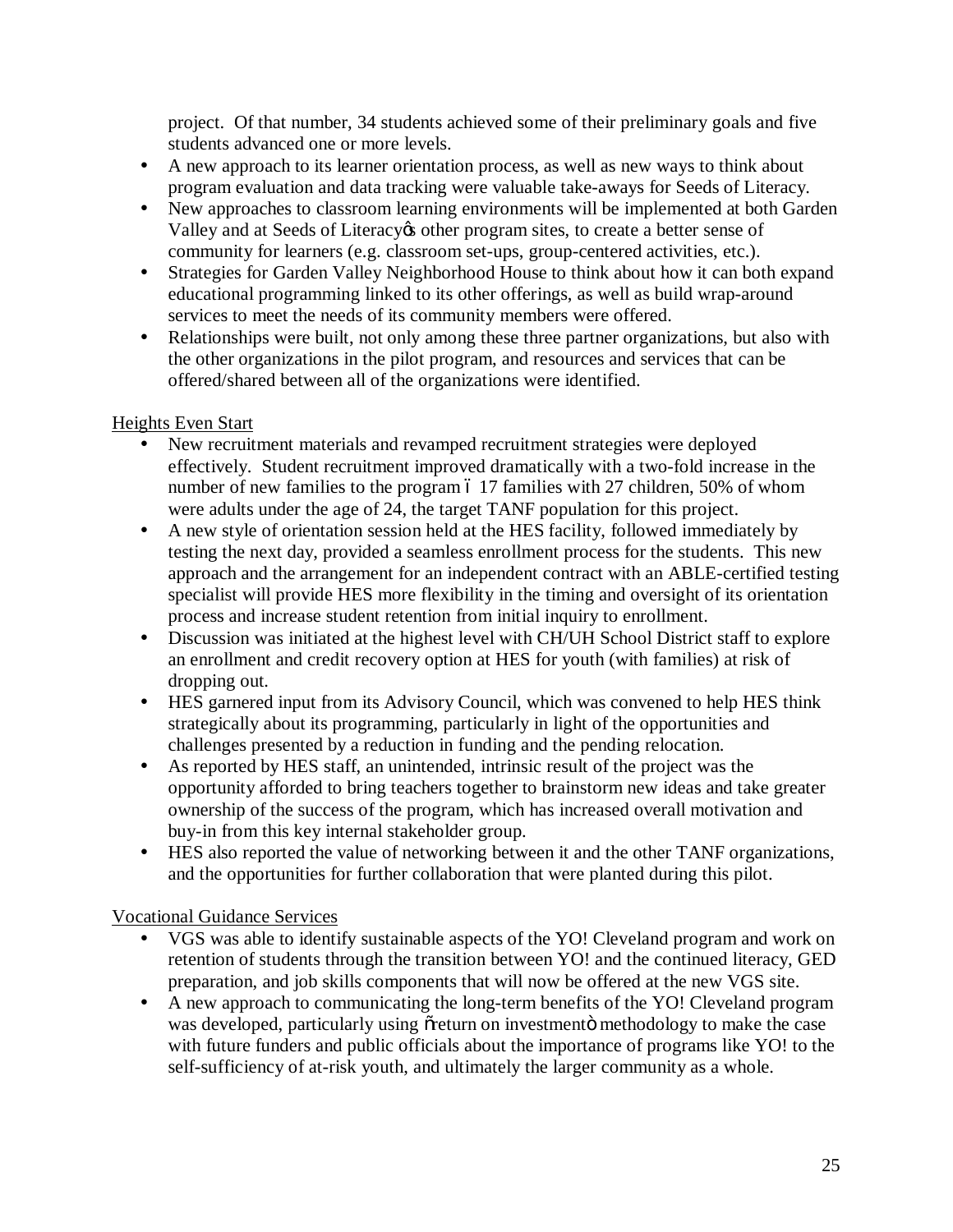ü A new and strengthened partnership with Project Learn was developed to address the literacy and GED preparation needs of clients throughout the VGS organization, and will allow everyone to be served regardless of a learner<sub>(s)</sub> literacy level.

## Youth Opportunities Unlimited

- The importance of addressing the literacy needs of youth throughout all of Y.O.U. $\alpha$ programs was elevated as a result of this project. Teen PEP staff is training staff in other Y.O.U. programs around literacy strategies and all Y.O.U. staff members have included in their plans to assess and improve literacy skills for their case loads.
- Staff was introduced to a new system of assessing incoming students, particularly those with learning challenges, and identified PowerPath as an appropriate assessment tool and student-directed system for achieving learner goals. The Literacy Cooperative will likely pilot this system with the TANF organizations, if not also with a larger set of providers.
- Staff also developed a new  $\delta$ Psycho-Social-Environmental Strengths Resource Assessment Toolö that will help them identify and work through student barriers to literacy success.
- ü As a result of working with Y.O.U., the Literacy Cooperative was able to make a successful case to the County regarding purchase of laptop computers as  $\tilde{\text{o}}$ virtual textbooksö and crucial components of any literacy program. This could represent a permanent advancement at the County level about reimbursements for computers.
- Marketing and development staff at Y.O.U. who attended sessions offered through the TANF project put their learning into practice by developing capacity building plans for the coming year.
- ü Y.O.U. made valuable contacts with other organizations in the TANF pilot, establishing potential partnering relationships, particularly with its expertise in workforce preparation and job transitions for young people. Staff also reported on the learning gained from their exposure to other programs and approaches to literacy and GED preparation.

# **Lessons Learned**

In addition to the results specific to each organization, participants reported the following lessons learned, most of which were echoed across all programs:

- ü Use assessment and ongoing learner tracking to provide benchmarks for student progress
- Develop benchmarks and portfolios to help students be more accountable to the programs and to their own progress
- Transfer information gleaned from student orientation into student learning plans, and consider more opportunistic timing and implementation of orientation sessions
- ü Engage current and former students in a variety of capacities (recruitment, orientation, mentors, classroom volunteers, etc.)
- Bring teachers together to brainstorm new instructional strategies and approaches to program implementation for increased buy-in and motivation by teachers, resulting in greater probability of student success (and a boost in teacher morale)
- Build trust and cohesiveness among staff and students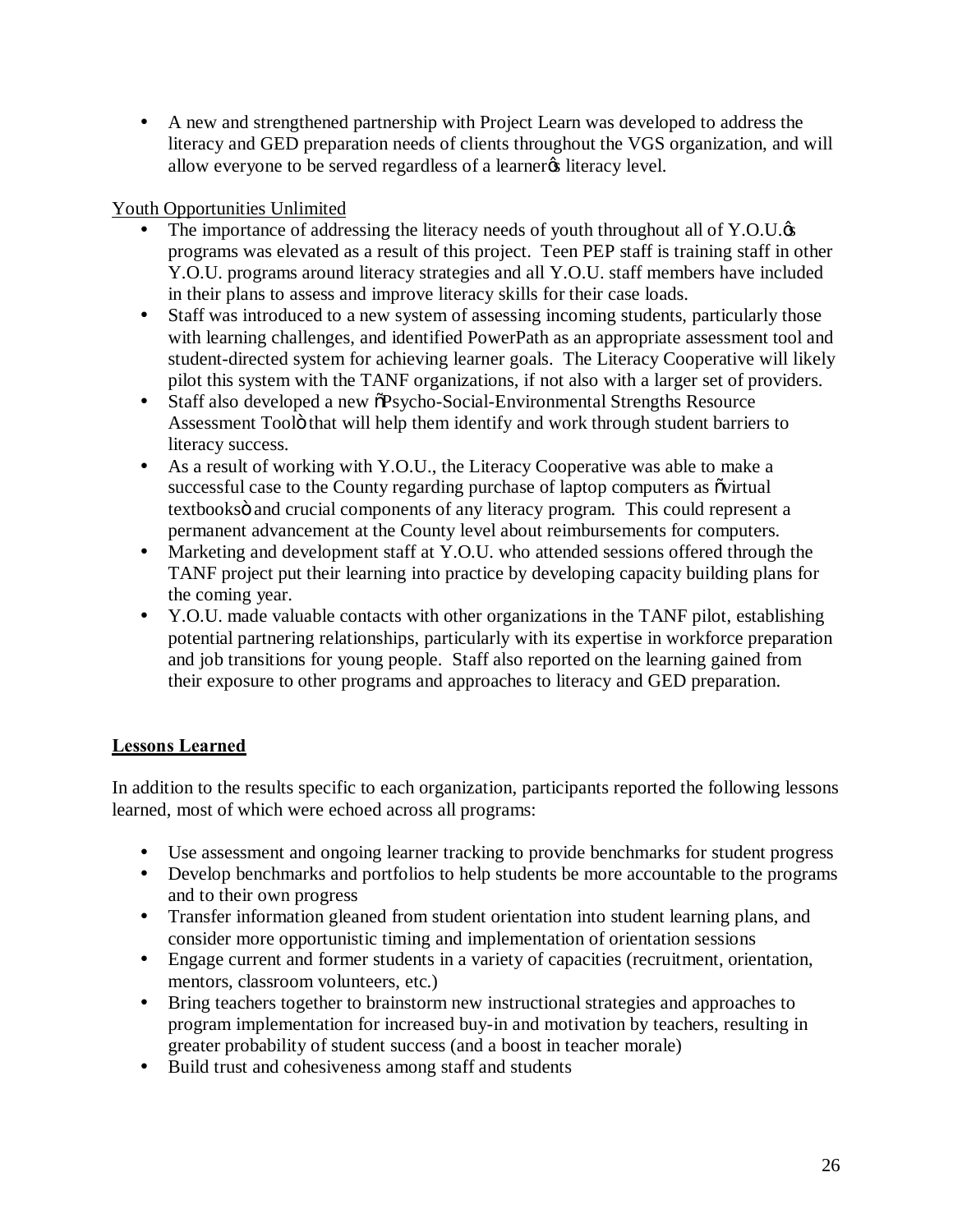- Partner with other literacy providers, particularly in complementary not duplicative areas, to leverage community resources and expertise
- Continue networking and learning opportunities between providers 6 organizations gain new knowledge and ideas by sharing experiences and strategies for overcoming barriers
- ü Provide ongoing professional development for teachers and volunteer instructors for networking and refresher teaching strategies

## **Cost-Benefit Analysis**

Provided as part of this report is a brief cost-benefit discussion detailing the projected future impact of grant-related activities on the local economy. The following cost-benefit analysis weighs the net investment of the TANF grant against the long-term return on investment of the project. "At its most useful, benefit-cost analysis can identify and provide information on the full costs of programs and weigh those against the dollar value of the program benefits (Kee, 1994, p. 456). This analysis will be divided into two independent components. The first part identifies the total per hour contribution of grant dollars to support activities. The second aspect of the analysis identifies the expected financial benefit of dollars invested on future earnings and tax revenues for participating individuals. A final benefit of the program, which will not be detailed in this report, is the significant reduction in public costs, such as public assistance and incarceration costs, represented by program successes.

The break down of cost per hour for the project involves subtracting direct program expenses and materials from the total budget. The remaining cost can be divided by the total number of hours contributed to the program by participants and consultants identified in Table 1 (page 7). The cost of the project is based on the \$421,874 financial investment of TANF funds. Direct costs for the project included the five sub-grants awarded to the individual organizations across the county which came to \$214,125. These sub-grants included personnel expenses, equipment lease/rentals, supplies, marketing materials, and a reasonable percentage of indirect costs. Additional direct costs incurred for the entire project included the distribution of books and other materials throughout the broader literacy community, which totaled \$48,689.

The per hour professional development and capacity building activities listed in Table 1 can be divided by the total TANF grant budget minus the direct program expenses, for a per hour analysis of the capacity building aspect of the project. Subtracting the total direct project expenses from the total contribution (\$214,125 program expenses  $+$  \$48,689 book expenses  $=$ \$262,814 direct expenses) leaves \$159,060 in capacity building expenses. Dividing by the capacity building hours calculated in Table 1 (1,891 hours), the total per hour cost of activities is about \$84 per hour.

Many of the benefits of the project will be seen in longer-term results from the investment in building the capacity of the programs involved in the project. For this discussion, the long-term benefits of the program will be based on statistical expectations of participant performance and expected program outcomes derived from historical data. The first phase of this analysis involves research on the existing data related to the program expectations. A number of articles and reports have estimated the lifetime income differences between individuals without high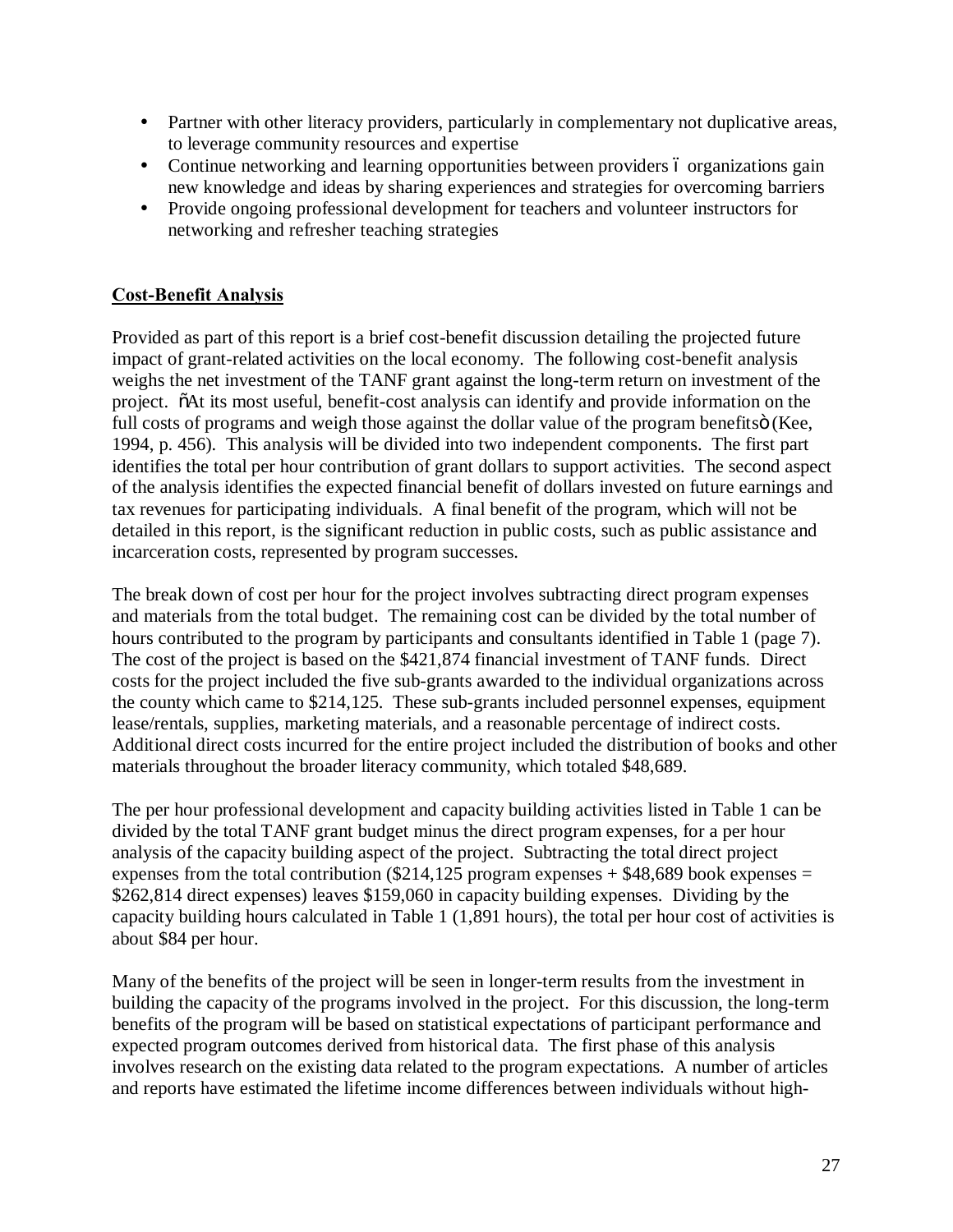school diplomas and those with various levels of secondary and post-secondary degrees (e.g. Barrow & Rouse, 2005; Rouse, 2005; Lynch, 2000). This research clearly shows the differential impact of additional educational attainment on lifetime earnings. Using different data sources, research indicates that a high-school level education will earn an individual about \$260,000 more over a lifetime, and that individual will contribute approximately \$60,000 more in federal and state income taxes. Dollars from this grant directly contributed to the identification/enrollment of an additional 110 students across the programs. In the state of Ohio, 4.42% of those served in the targeted age group for this grant receive a GED (National Center for Higher Education Management Systems, 2002). Historical data from programs in this project show that their average number of GED $\alpha$  is actually 6.29% of those served. Therefore, a conservative estimate of GED completers from this group is about 8 students (one student has already completed her GED). Consequently, the long term financial impact of this TANF investment will be at least \$2.08 million in additional earned income for individuals in the community and \$480,000 in federal and state income tax contributions.

There is considerable evidence to suggest that the investment of TANF dollars for capacity building across the county makes a difference both qualitatively and quantitatively. Overall, there is a clearly articulated increase in the use of new strategies by programs, which will have an impact on individual attainment as a result of the TANF grant, and is only likely to increase as programs have more time and resources to put their learnings into practice. Further benefits of this kind of capacity building project will be identified and reported as more relevant data are collected and reported in the future, but this preliminary look can be considered promising for these kinds of interventions.

## **Challenges of Project Implementation**

There were relatively few insurmountable problems or challenges during the pilot. We note a handful of stumbling blocks for reference in implementing future capacity building programs:

- ü The time frame was much too short and consultants were concerned about maximizing the situation to do as much good as possible in such a limited time. While there appears to be positive outcomes of the work, the timing did not allow for sustained exploration of some of the topics on a deeper level, and prevented or delayed the implementation of many strategies advocated by the consultants. The strict time constraints also added a level of difficulty for the organizations as they attempted to use their stipends wisely.
- The semester-driven nature of a few of the programs meant that they were preparing for summer close-out during this project.
- The selection of the participating organizations could be improved to ensure that participants are the best candidates for this kind of capacity building work and not simply looking for additional or gap funding opportunities.
- ü The RFP process did not garner sufficient information or provide enough detail regarding TANF allowable expenditures, for example, and initial implementation time was spent in gathering information, identifying themes, and modifying budgets. This will likely be less problematic in any future cycles.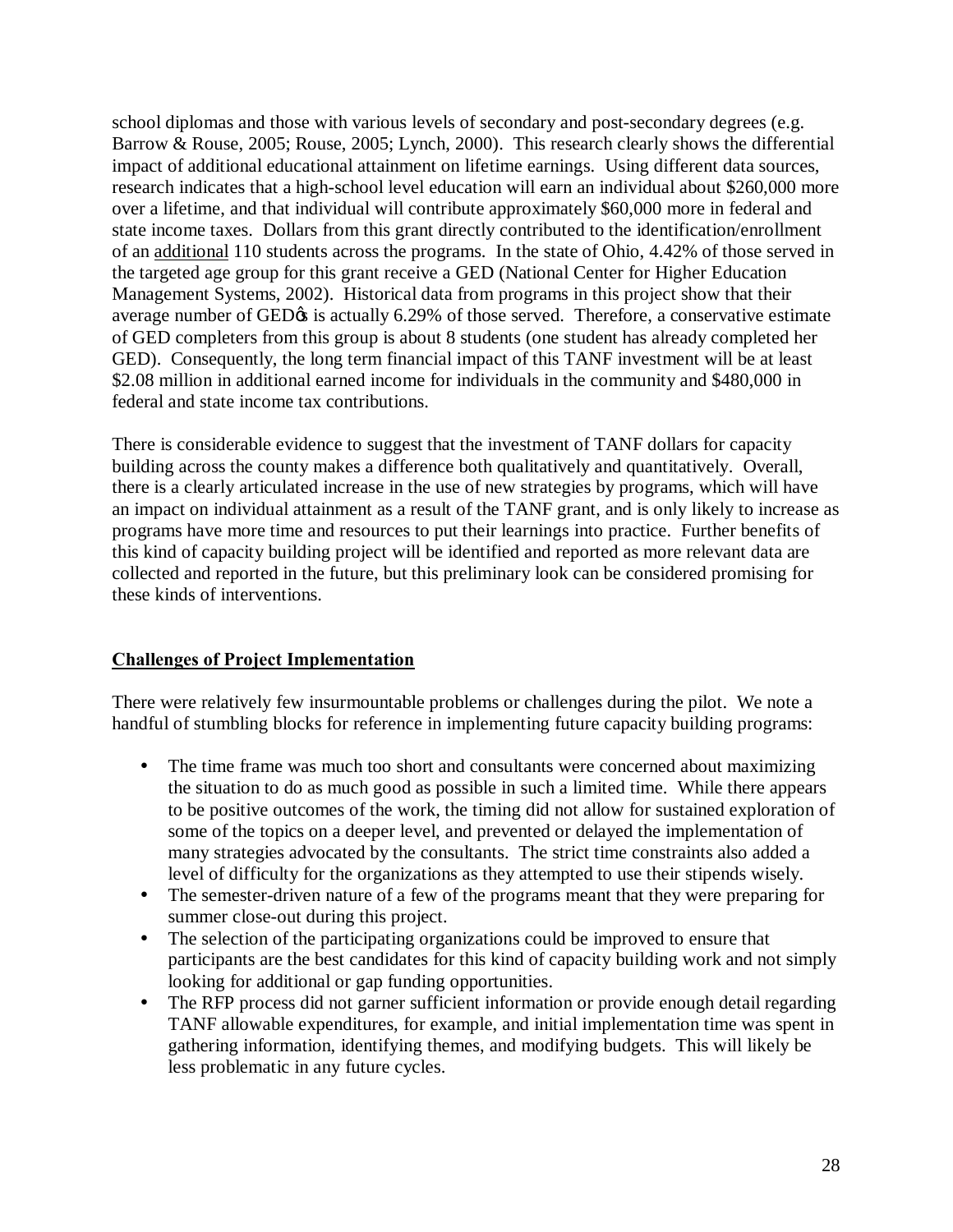ü Similarly, balancing realistic expectations of a funder regarding learner gains, given both the capacity building nature of the project and the extremely accelerated time frame, is important. This is also related to education of funders, noted previously in this report, about the realities of short- and long-term outcomes of literacy programs. Accountability and quality standards are imperative, but must also be realistic and relevant to be useful.

## **Opportunities**

Fortunately, many more opportunities than challenges presented themselves throughout, and as a result of, this pilot project:

- The participating organizations were more than willing to embrace change. There was little, if any evidence that programs are  $\tilde{o}$ stuck in their ways. $\ddot{o}$  Indeed the participants seemed hungry for thoughtful discussion and solutions to advancing their efforts to increase the success of their learners. This points towards the importance of sustained professional development opportunities and bodes well for moving the needle on literacy levels in Cuyahoga County.
- ü A community of practice should be maintained with these TANF participants (both program directors and teams of instructors) for ongoing peer learning. "Communities of practice could also be developed with other cohorts of providers in order to encourage more interaction. These smaller  $\tilde{\alpha}$  communities could be convened at the end of larger stakeholder meetings as just one way to provide specific engagement opportunities.
- $\bullet$  Establish 6 to 12 month follow-up  $\ddot{\text{o}}$  touchstones for the TANF organizations 6 they want to be held accountable for implementing the strategies they developed and would likely welcome opportunities to report back both their continued successes and challenges.
- ü The individualized attention for each organization was an important aspect of the program and a valuable benefit. Maintaining some level of one-on-one contact with organizations and offering group trainings ends up modeling the kinds of interventions that are most beneficial to students, for example, in a classroom setting 6 students need both individual attention to meet their personal learning styles and goals, as well as contact with a larger community of learners.
- The original TANF organizations will be valuable resources to the Cooperative as it considers scaling up its capacity building efforts. The overthermore can be matched with new organizations coming into the program and provide mentoring for organizations with similar opportunities and challenges.

## **Conclusion**

If the Literacy Cooperative<sub>%</sub> 2006 TANF Capacity Building project was about *Advancing Literacy in Greater Cleveland*, then we believe that this report outlines evidence that quality literacy provision and learner levels will increase in the participating organizations as a result of this work. In addition, the consulting team's own primary goals: 1) to increase collaborative activity and share promising practices in overall literacy provision; and 2) to help organizations get on the road to meeting their own goals and objectives, also were addressed. The change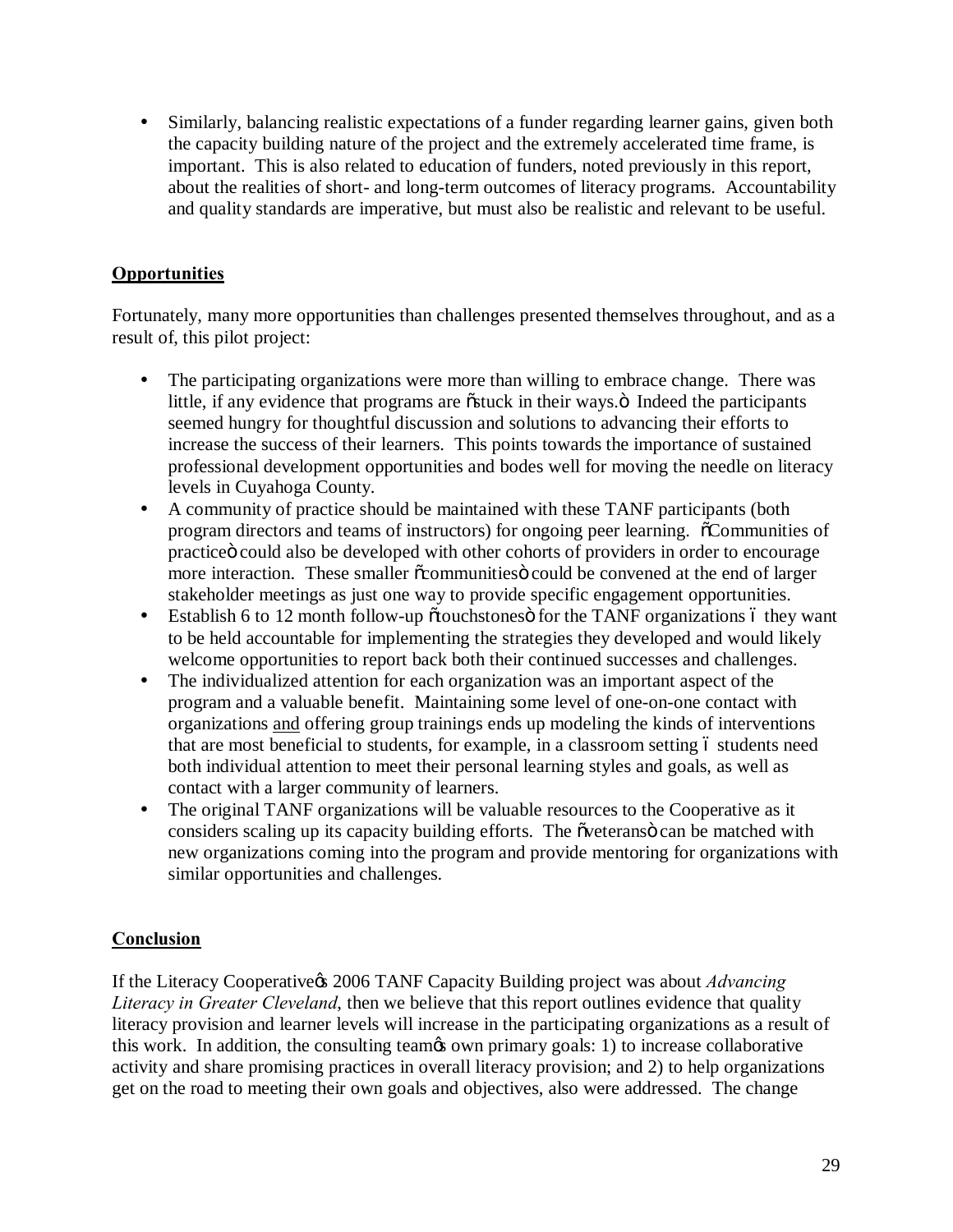strategies that the organizations identified to meet their medium- and long-range goals beyond the pilot phase of the project, indicate a strong level of understanding and commitment to the kinds of activities that will enhance their literacy service provision. Their plans also identify partners in the community 6 particularly their colleagues in this project 6 with whom they want to work to make some of the new ideas a reality.

Partnerships that combine the best thinking and practices for comprehensive literacy provision are indeed one of the pillars of how the greater Cleveland area will begin to increase literacy levels on a significant and broad-based level. Indeed it became clear to the consulting team that the more literacy providers could make available, either on their own or with access to partners, an all-inclusive approach to a learner to academic and social needs, the more successful the entire literacy equation becomes.

To that end, and based upon the learning gained between all participants 6 including the consulting team 6 the following model of a  $\tilde{\text{one}}$  ighborhood learning center<sup>"</sup> encompasses many of the recommendations about how literacy can be addressed on a larger and deeper scale in our communities.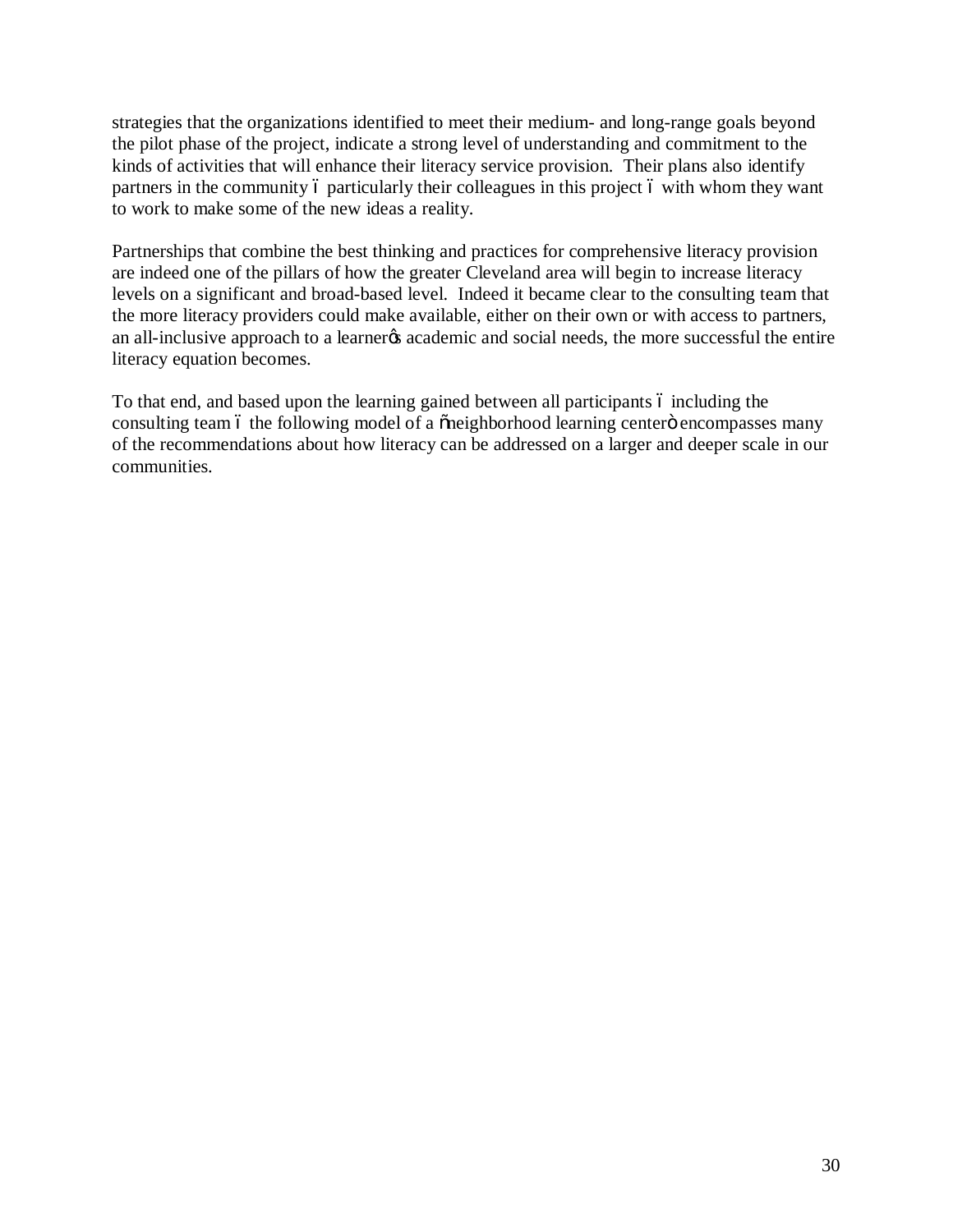## **NEIGHBORHOOD LEARNING CENTERS**

Learning centers are neighborhood hubs that can provide a range of services in an environment that has been designed and supported by local community members and leaders that is learner centered and learner driven. A learning center is designed around the needs of learners and the goals of lifelong learning. It provides a centralized neighborhood site to encourage learning and make it both relevant and fun. In such a center, community members can:

- · Access information about ways to continue their education
- Be assessed for their literacy level
- Enroll in classes for themselves and their children to improve their literacy levels
- · Gain wrap around support to help achieve their learning goals

Communities have been exploring the concept of neighborhood learning centers over the past fifteen years. Initially learning centers provided adults with adult basic education, GED and ESOL, provided through one-on-one tutoring, small group interaction, and larger group classroom instruction. These programs grew to include family literacy, financial literacy, computer literacy and workforce preparation. Eventually life skills, health literacy and other services were added.

The recent Literacy Cooperative TANF project created opportunities to explore this model in Cleveland and indeed evolve the concept even further based upon interactions with the TANF organizations. If a center is only education focused it does not recognize the other learner needs and interests of families and often does not address the issues of learner persistence and intensity. Learners in the TANF project identified issues around childcare, transportation, timing, flexibility and other day-to-day family and personal issues that result in low attendance. Low attendance prevents learners from making optimal progress, which in turn results in low performance leading to low self esteem, thus completing the cycle that leads the learner to drop out of school in the first place. Research shows that increasing persistence increases gains.

The learning center is essentially the go-to place in each community where people can gather for book clubs, access email, or take short courses and seminars about issues affecting individual and families. All activities and sessions are offered at appropriate literacy and language levels. Determining services that help to increase attendance and reduce the need for other social service visits and creating flexible hours and courses helps to address the traditional barriers to learning. Wrap around services can include:

| Legal services    | Case management | Healthcare |
|-------------------|-----------------|------------|
| Computer services | Recreation      | Employment |
| Housing           | Mental health   |            |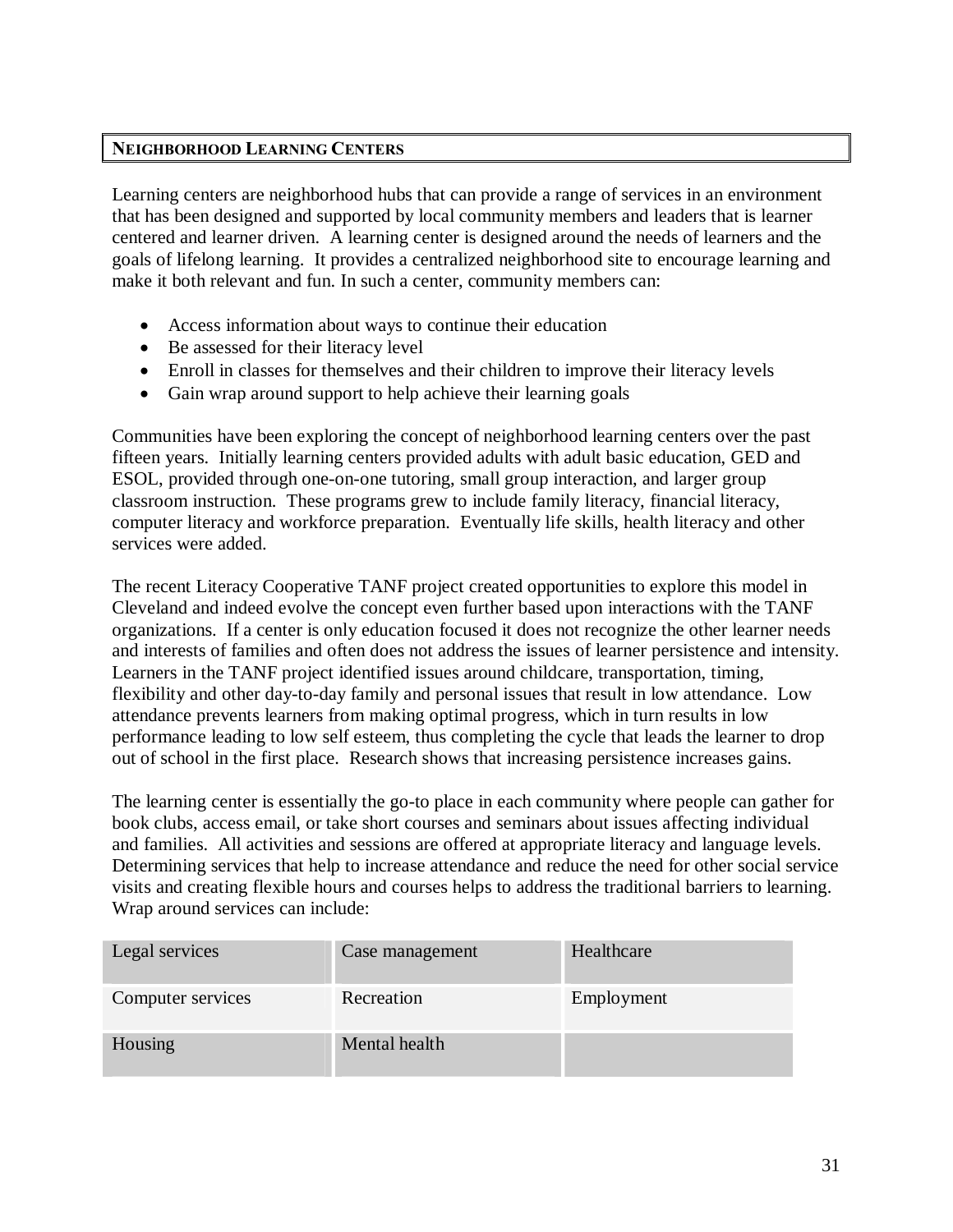Many people spend considerable time and energy accessing needed services that take up hours of the day traveling from one location to another. In many sectors one-stop shopping has become the mode of service delivery but there are only a few examples of full service one-stops. In Cuyahoga County the nearest model was found in the Youth Opportunity (YO! Cleveland) program that has closed as a result of federal funding cuts.

The model explored by the TANF consultants follows:

# **Neighborhood Learning Center Community Collaboration Model**



This model can be implemented in any number of community locations:

- $\triangleright$  Hospitals and clinics
- $\triangleright$  Multi service centers
- $\triangleright$  Family literacy centers
- $\triangleright$  Schools and colleges
- $\triangleright$  Faith-based locations
- $\triangleright$  Workforce One-Stop-Shops
- $\triangleright$  Community technology centers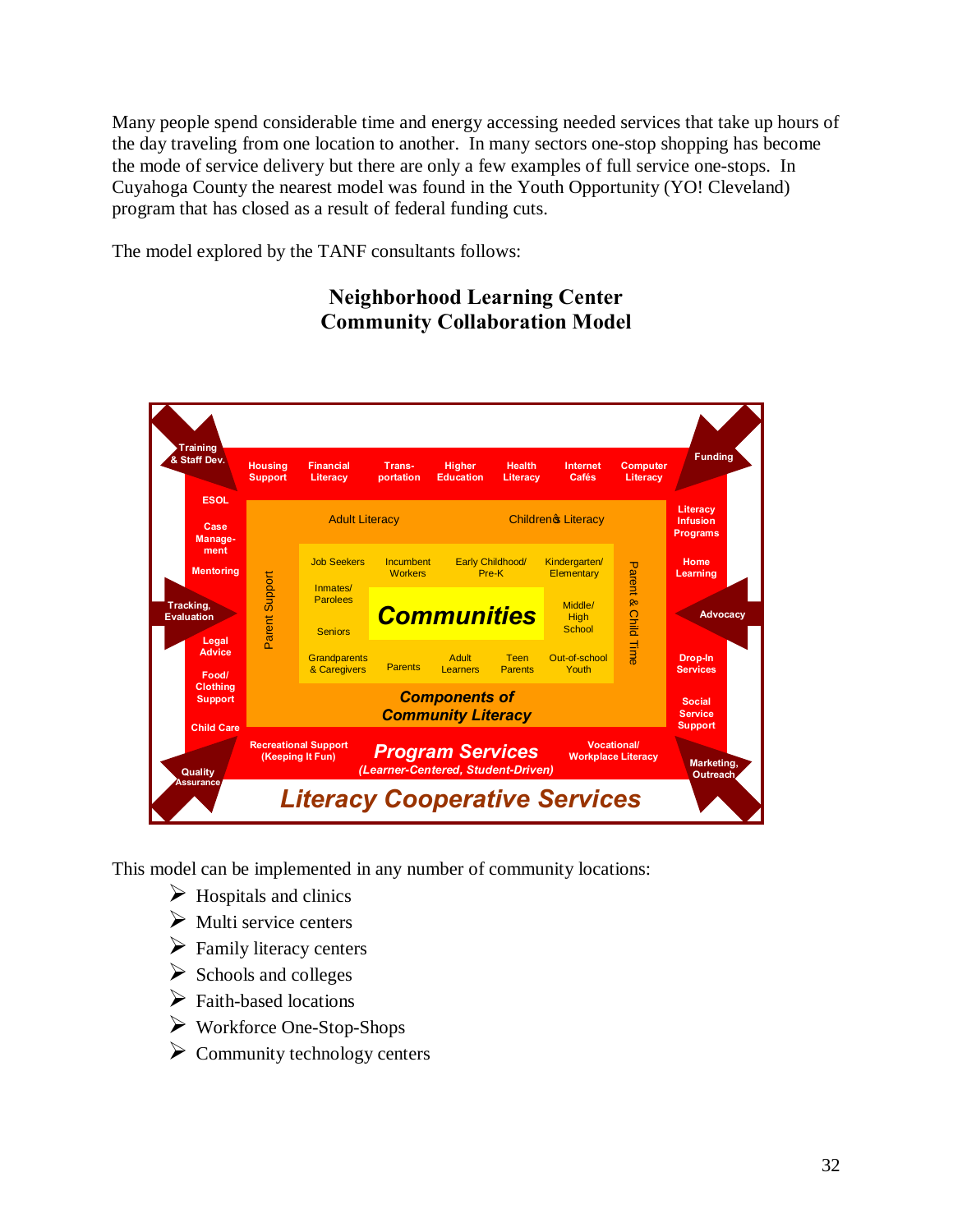All community members could have access to the centers recognizing that each person is on a different learning continuum. Programs would be individually designed for each participant or family. Some programs would require 20  $\acute{o}$  30 hours of weekly participation that could include classroom, individualized, computer assisted instruction and self study. Other programs would be drop in services and yet others would be short courses the community members identified as areas of interest, such as financial literacy, health improvement, workforce preparation and computer literacy.

A lead agency would be the fiscal agent for the center and communities would have a say in selecting the most interested and appropriate organization to take on this role. Each lead agency would identify a community leadership team for the center that would include the cultural diversity of the neighborhood and the existing organizations providing services. A core management and instructional staff would operate the program and satellite services would be offered by expert providers.

The Literacy Cooperative would offer centralized tracking and evaluation, staff development, marketing and outreach and fund development for each location. Centers would be funded by accessing major collaborative grants and by leveraging existing opportunities for scale up and capacity building.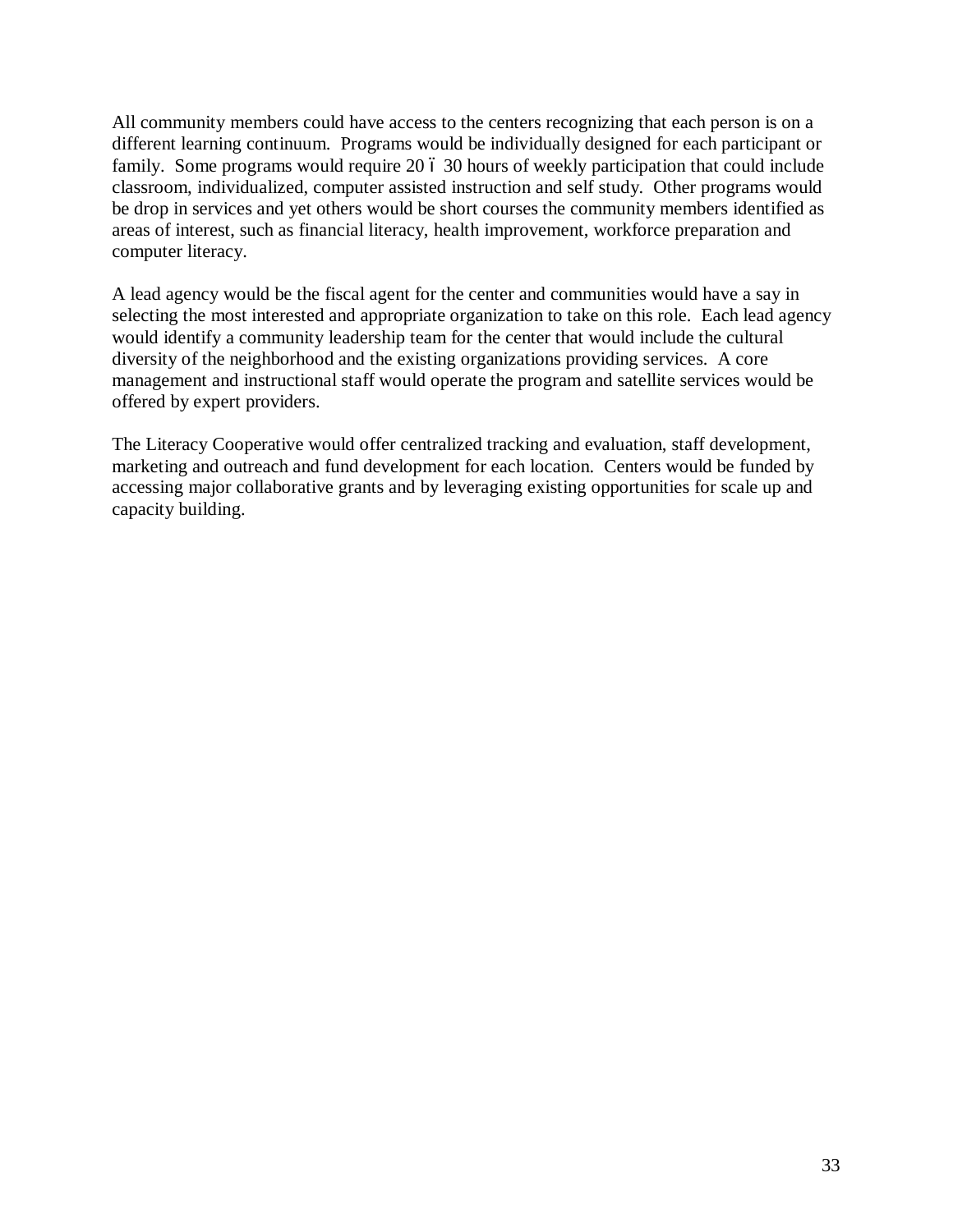### **References**

- Barrow, L. & Rouse, C.E. (2005). Does college still pay? *The Economists' Voice, 2*(4), Article 3. Retrieved August 14, 2006, from [http://www.bepress.com/ev/vol2/iss4/art3/.](http://www.bepress.com/ev/vol2/iss4/art3/)
- Kee, J. E. (1994). Benefit-cost analysis in program evaluation. In J. S. Wholey, H. P. Hatry, & K. E. Newcomer (Eds.). *Handbook of practical Program Evaluation* (pp. 456-487). San Francisco, CA: Jossey-Bass Publishers.
- Lynch, R. L. (2000). High school career and technical education for the first decade of the of the 21<sup>st</sup> century. *Journal of Vocational Education Research*, 25(2), 155-198.
- National Center for Higher Education Management Systems. (2002). HigherEdInfo.org: GEDs Awarded to 18-24 year olds per 1000 adults with less than HS diploma, 2000 [Data file]. Available from HigherEdInfo.org Web site, [http://www.higheredinfo.org/dbrowser/index.php?submeasure=54&year=2000&level=na](http://www.higheredinfo.org/dbrowser/index.php?submeasure=54&year=2000&level=nation&mode=data&state=0) [tion&mode=data&state=0](http://www.higheredinfo.org/dbrowser/index.php?submeasure=54&year=2000&level=nation&mode=data&state=0).
- Rouse, C. E. (2005, October). The labor market consequences of an inadequate education. In H. M. Levin (Chair), *The social costs of inadequate education*. Symposium conducted at the meeting of the Campaign for Educational Equity at the Teachers College, Columbia University.